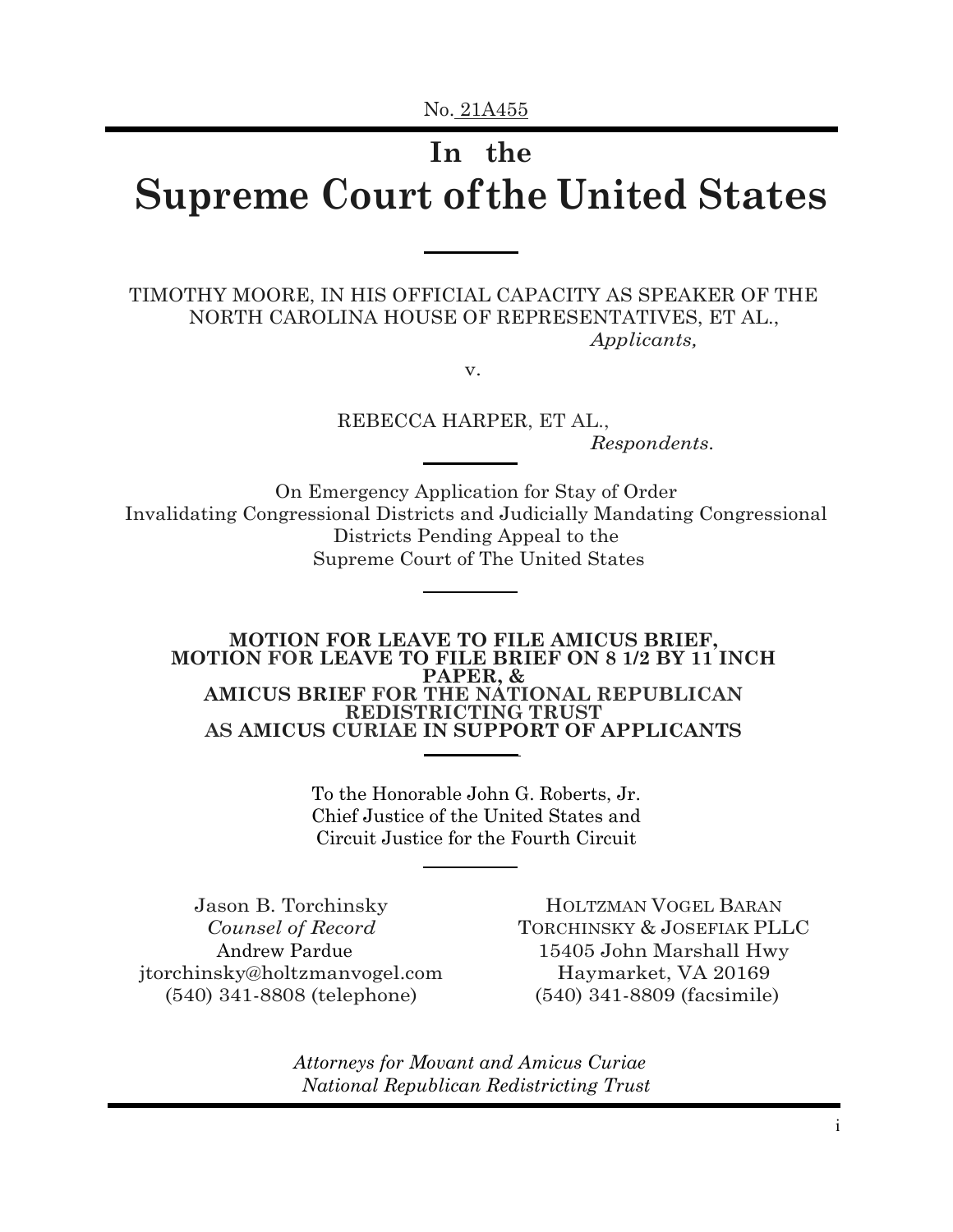# **In the Supreme Court of the United States**

## TIMOTHY MOORE, IN HIS OFFICIAL CAPACITY AS SPEAKER OF THE NORTH CAROLINA HOUSE OF REPRESENTATIVES, ET AL., *Applicants,*

v.

REBECCA HARPER, ET AL., *Respondents.*

## **MOTION FOR LEAVE TO FILE AMICUS BRIEF IN SUPPORT OF EMERGENCY APPLICATION FOR STAY FOR THE NATIONAL REPUBLICAN REDISTRICTING TRUST**

The National Republican Redistricting Trust ("NRRT") respectfully moves for

leave of Court to file the accompanying amicus brief in support of Applicants' Emergency Application for Stay.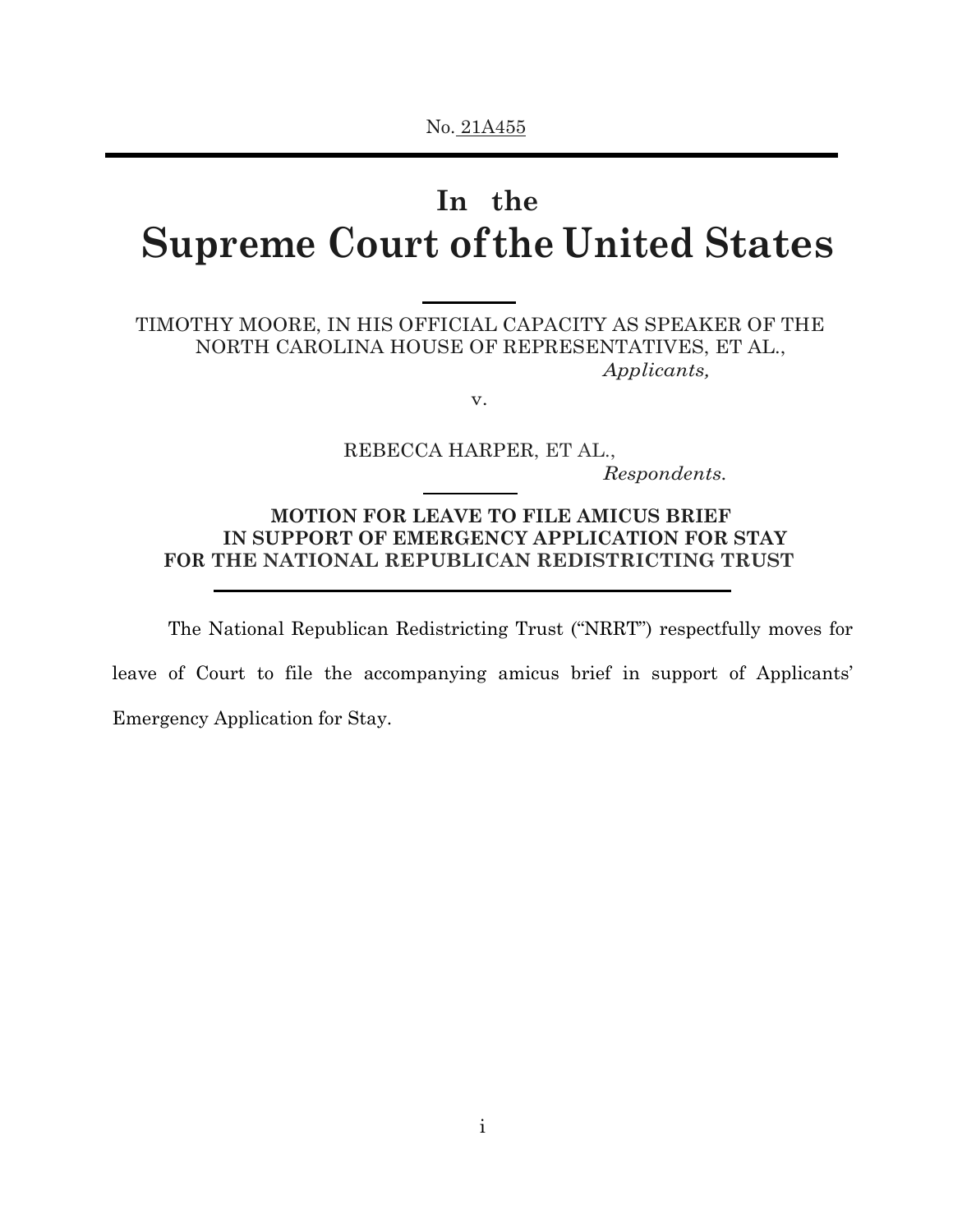#### **IDENTITY AND INTERESTS OF MOVANT**<sup>1</sup>

The National Republican Redistricting Trust, or NRRT, is the central Republican organization tasked with coordinating and collaborating with national, state, and local groups on a fifty-state congressional and state legislative redistricting effort that is currently underway.

NRRT's mission is threefold. First, it aims to ensure that redistricting faithfully follows all federal constitutional and statutory mandates. Under Article I, Section 4 of the Constitution, it is the State legislatures that are primarily entrusted with the responsibility of redrawing the States' congressional districts. *See Growe* v. *Emison*, 507 U.S. 25, 34 (1993). Every citizen should have an equal voice, and laws must be followed in a way that protects the constitutional rights of individual voters, not political parties or other groups.

Second, NRRT believes redistricting should be conducted primarily through the application of the traditional redistricting criteria States have applied for centuries. This means districts should be sufficiently compact and preserve communities of interest by respecting municipal and county boundaries, avoiding the forced combination of disparate populations to the greatest extent possible. Such

l

<sup>&</sup>lt;sup>1</sup> Consistent with Federal Rule of Appellate Procedure  $29(a)(4)(E)$  and this Court's Rule 37.6, counsel for Movant and Amicus authored these motions and brief in whole, and no counsel for a party authored the motions and brief in whole or in part, nor did any person or entity, other than the Movant/Amicus and their counsel, make a monetary contribution to preparation or submission of the motions and brief. Counsel for Applicants have consented to the filing of this brief. Counsel for Respondents were asked their position regarding the filing of this brief. Counsel for Respondents Common Cause and the State Board Defendants provided consent, but counsel for the remaining Respondents did not respond before this motion and the accompanying brief were filed.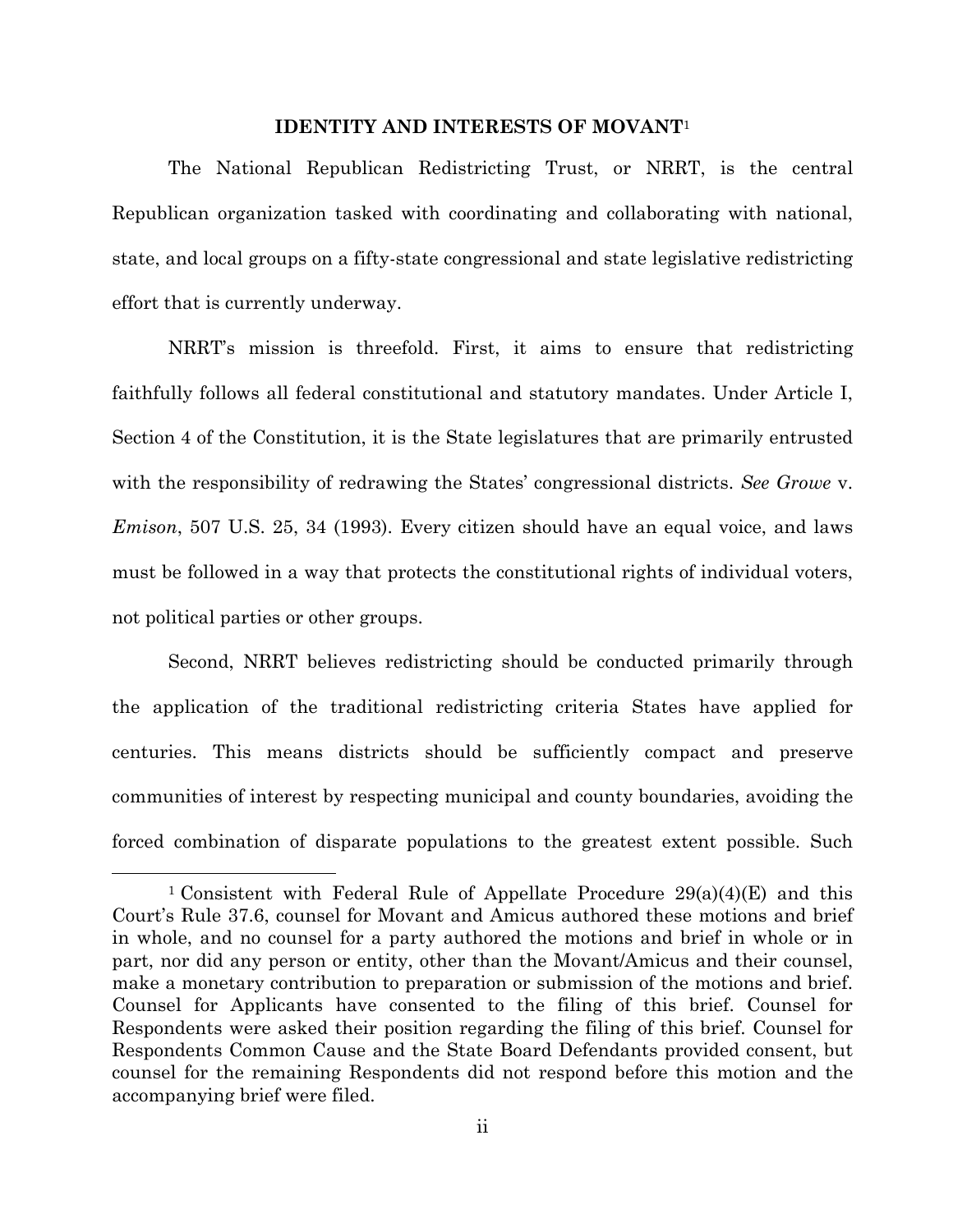sensible districts are consistent with the principle that legislators represent individuals living within identifiable communities.

Legislators represent individuals and the communities within which those individuals live. Legislators do not represent political parties, and we do not have a system of statewide proportional representation in any state. Article I, Section 4 of the Constitution tells courts that any change in our community-based system of districts is exclusively a matter for deliberation and decision by our political branches, the state legislatures, and Congress.

Third, NRRT believes redistricting should make sense to voters. Each American should be able to look at their district and understand why it was drawn the way it was.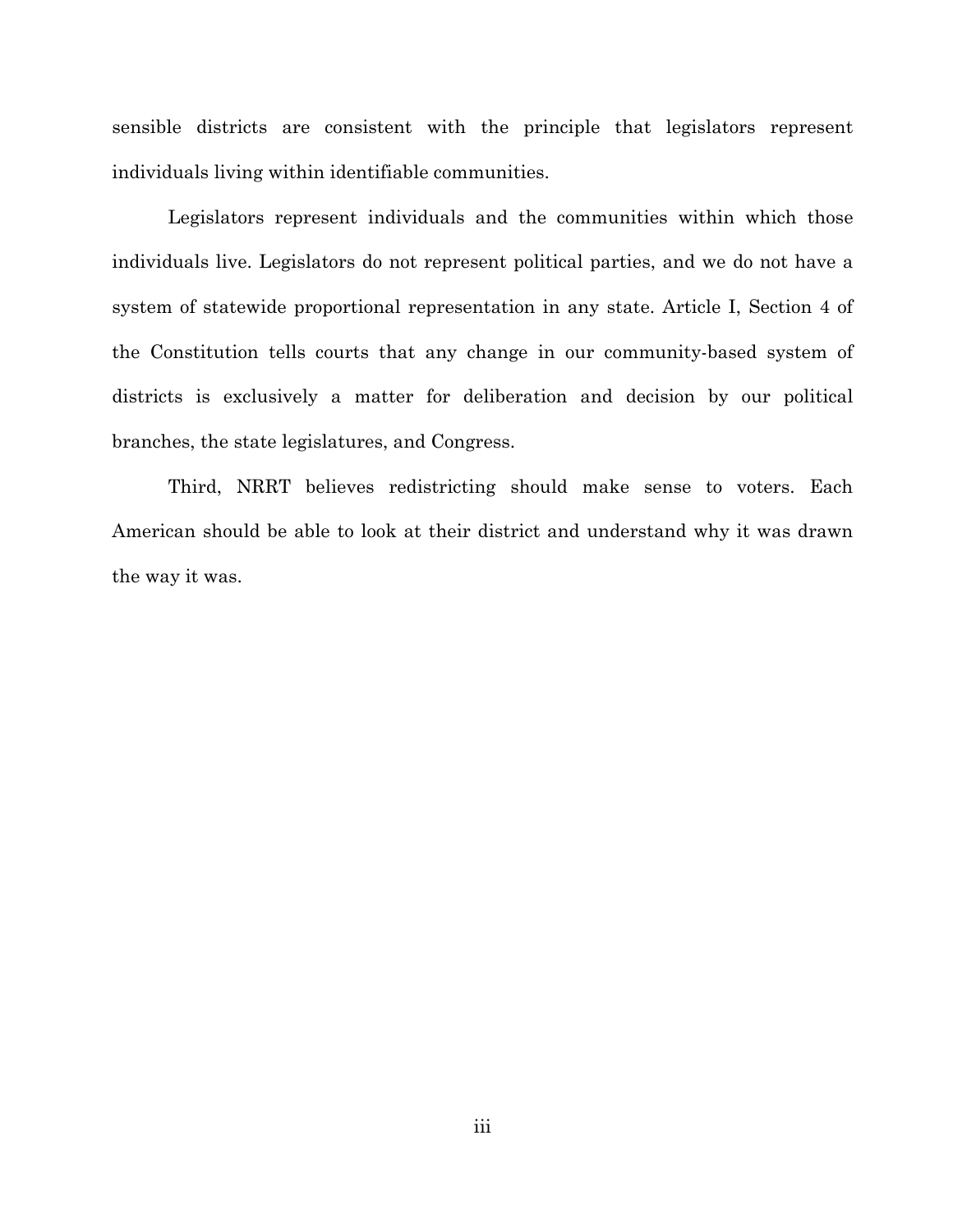### **REASONS TO GRANT LEAVE TO FILE** *AMICUS CURIAE* **BRIEF**

This case presents issues of critical constitutional importance to proposed Amicus. Amicus believes that the North Carolina courts' orders impermissibly intrude upon the state legislature's prerogative to set districts for elections to the U.S. Congress.

Amicus represents the view that, under Article I, Section 4 of the Constitution, it is the State legislatures, subject to congressional supervision, that are entrusted with the responsibility of redrawing the States' congressional districts. The unauthorized intrusion of the North Carolina courts into this process threatens to topple this constitutionally imposed hierarchy of responsibility. Because Amicus can provide a unique vantage point into the redistricting process underway throughout the Nation, its submission will materially help the Court as it decides how to resolve this application for an emergency stay.

For the foregoing reasons, the motion should be granted.

March 2, 2022 Respectfully submitted,

/s/ Jason Brett Torchinsky *Counsel of Record*  Andrew Pardue HOLTZMAN VOGEL BARAN TORCHINSKY & JOSEFIAK, PLLC 15405 John Marshall Highway Haymarket, VA 20169 jtorchinsky@holtzmanvogel.com (540) 341-8808 (telephone) (540) 341-8809 (facsimile) *Counsel for Movant and Amicus Curiae the National Republican Redistricting Trust*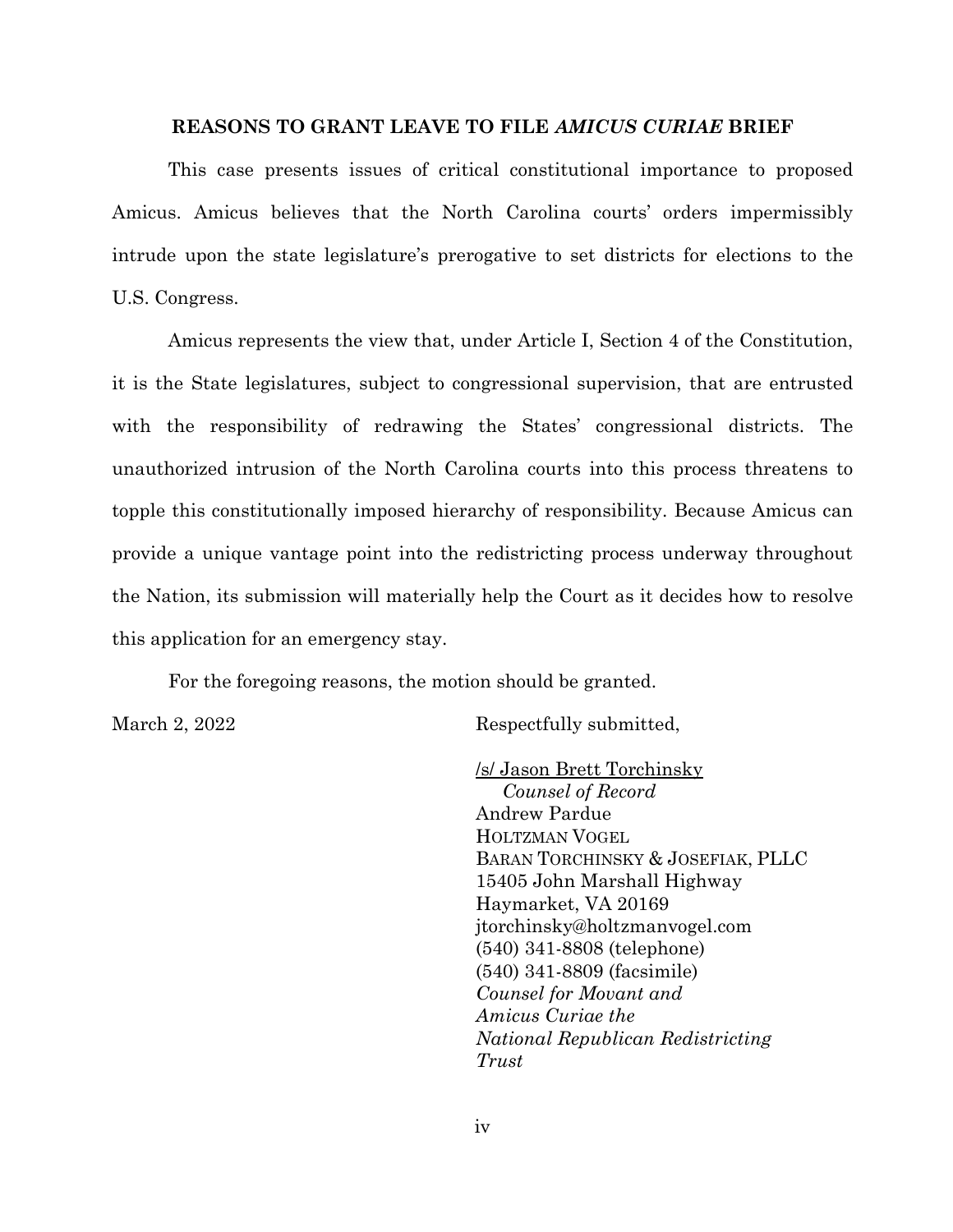# **In the Supreme Court of the United States**

# TIMOTHY MOORE, IN HIS OFFICIAL CAPACITY AS SPEAKER OF THE NORTH CAROLINA HOUSE OF REPRESENTATIVES, ET AL., *Applicants,*

v.

REBECCA HARPER, ET AL., *Respondents.*

## **MOTION FOR LEAVE TO FILE BRIEF ON 8 1/2 BY 11 INCH PAPER BY THE NATIONAL REPUBLICAN REDISTRICTING TRUST**

The National Republican Redistricting Trust ("NRRT") respectfully moves for leave of Court to file its amicus brief in support of Applicants' Emergency Application for Stay on  $8\frac{1}{2}$  by 11-inch paper rather than in booklet form.

In support of its motion, Amicus NRRT asserts that the Emergency Application for Stay filed by Applicants in this matter was filed on Friday, February 25, 2022. The expedited filing of the application and the resulting compressed deadline for any response prevented Amicus NRRT from being able to prepare this brief for printing and filing in booklet form. Nonetheless, Amicus desires to be heard on the application and requests the Court grant this motion and accept the paper filing.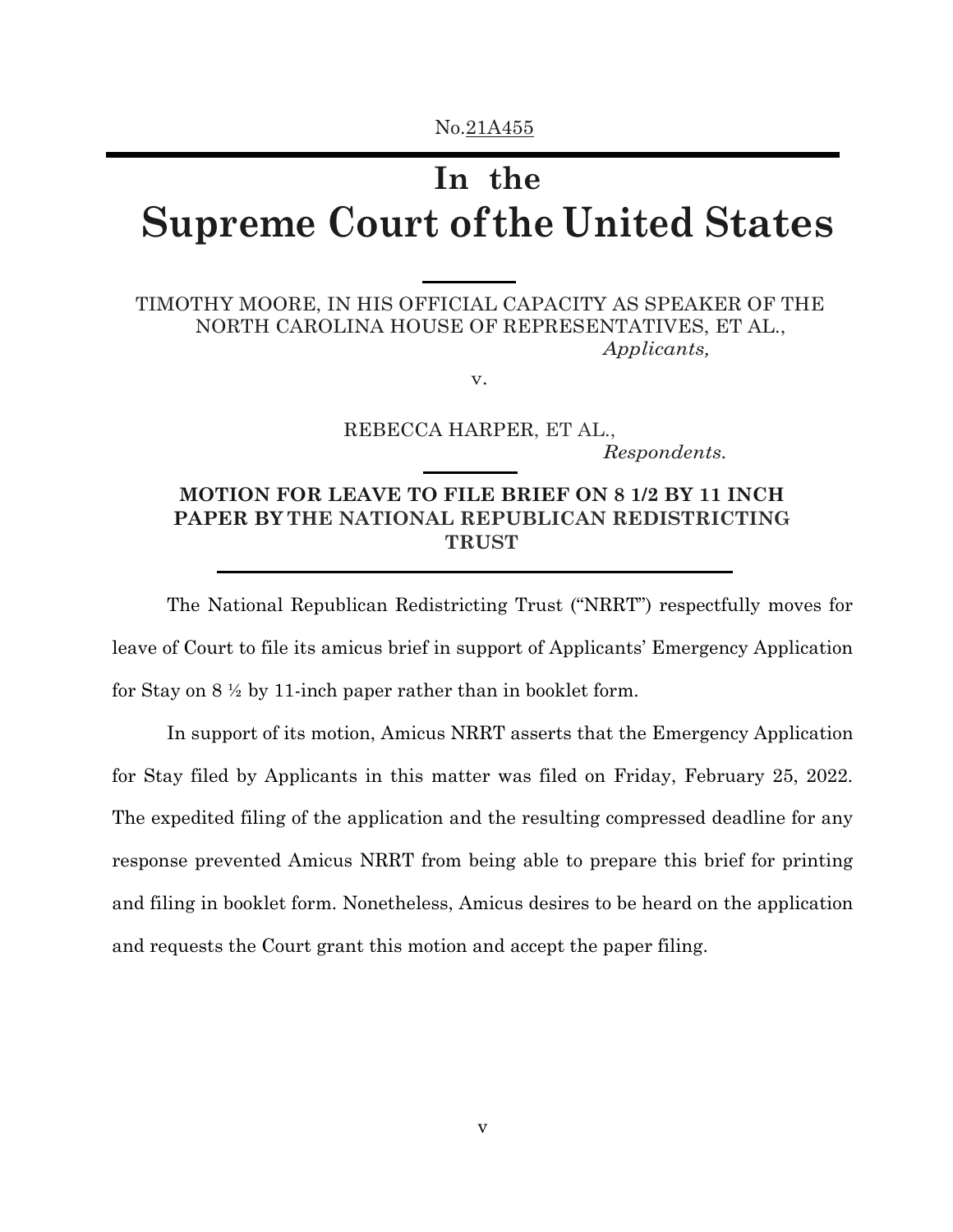March 2, 2022 Respectfully submitted,

/s/ Jason Brett Torchinsky *Counsel of Record*  Andrew Pardue HOLTZMAN VOGEL BARAN TORCHINSKY & JOSEFIAK, PLLC 15405 John Marshall Highway Haymarket, VA 20169 jtorchinsky@holtzmanvogel.com (540) 341-8808 (telephone) (540) 341-8809 (facsimile)

*Counsel for Movant and Amicus Curiae the National Republican Redistricting Trust*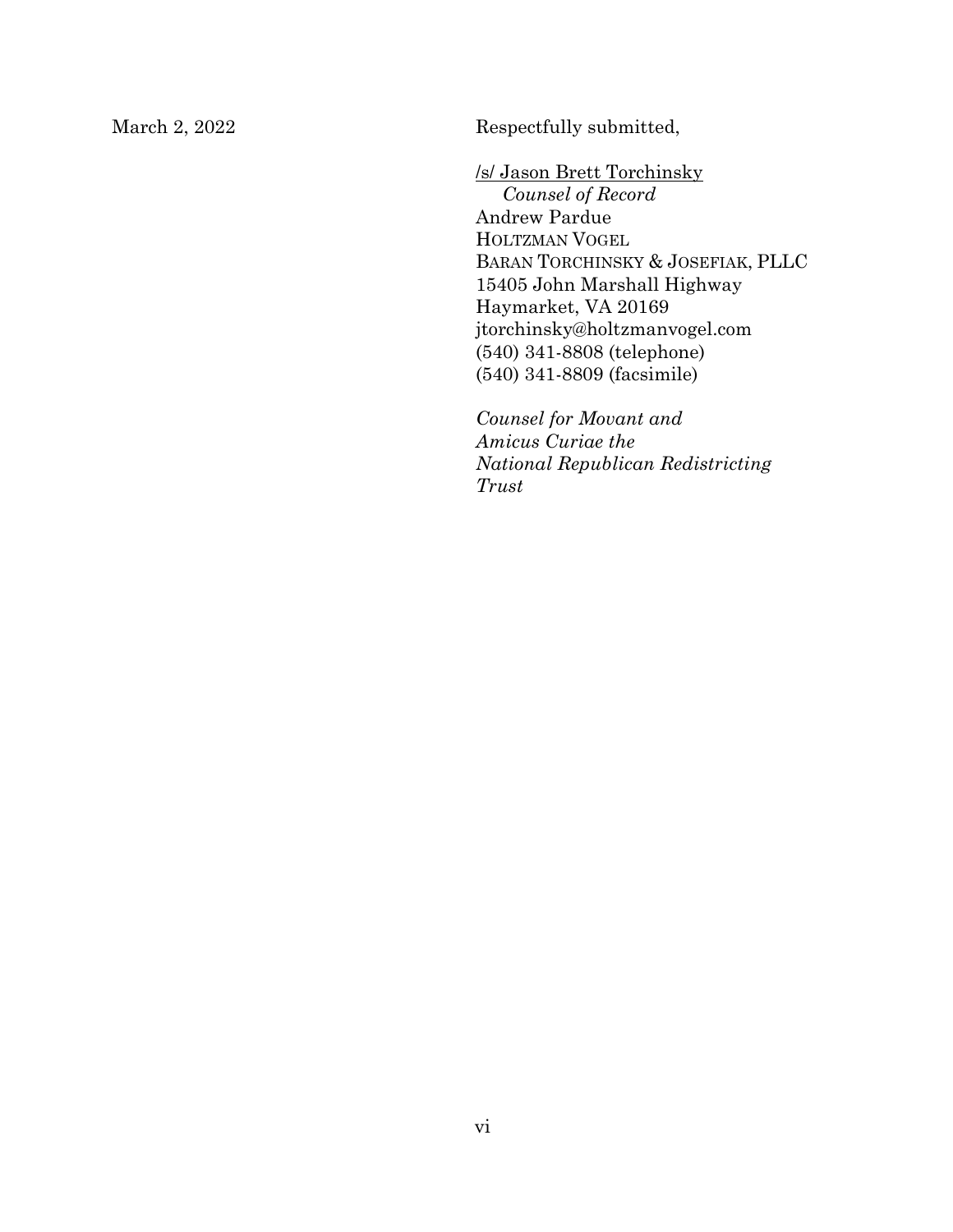# **TABLE OF CONTENTS**

|    |           | MOTION FOR LEAVE TO FILE AMICUS BRIEF                              |
|----|-----------|--------------------------------------------------------------------|
|    |           | IN SUPPORT OF EMERGENCY APPLICATION FOR STAY                       |
|    |           | FOR THE NATIONAL REPUBLICAN REDISTRICTING TRUST                    |
|    |           |                                                                    |
|    |           | MOTION FOR LEAVE TO FILE BRIEF ON 8 1/2 BY 11 INCH PAPER BY        |
|    |           |                                                                    |
|    |           |                                                                    |
|    |           |                                                                    |
|    |           |                                                                    |
|    |           |                                                                    |
|    |           |                                                                    |
|    |           |                                                                    |
|    |           |                                                                    |
|    |           |                                                                    |
|    |           |                                                                    |
| I. |           | THE SUPREME COURT SHOULD STAY THIS CASE PENDING A                  |
|    |           |                                                                    |
|    |           |                                                                    |
|    | A.        | The Elections Clause Acts as a Check on Both the State and Federal |
|    |           |                                                                    |
|    |           |                                                                    |
|    | <b>B.</b> | The North Carolina Supreme Court Has Acted Without Precedent to    |
|    |           |                                                                    |
|    |           |                                                                    |
|    | $C$ .     | Nothing in <i>Rucho v. Common Cause</i> or this Court's Previous   |
|    |           | Jurisprudence Supports the North Carolina Courts' Power Grab.  17  |
|    |           |                                                                    |
|    |           |                                                                    |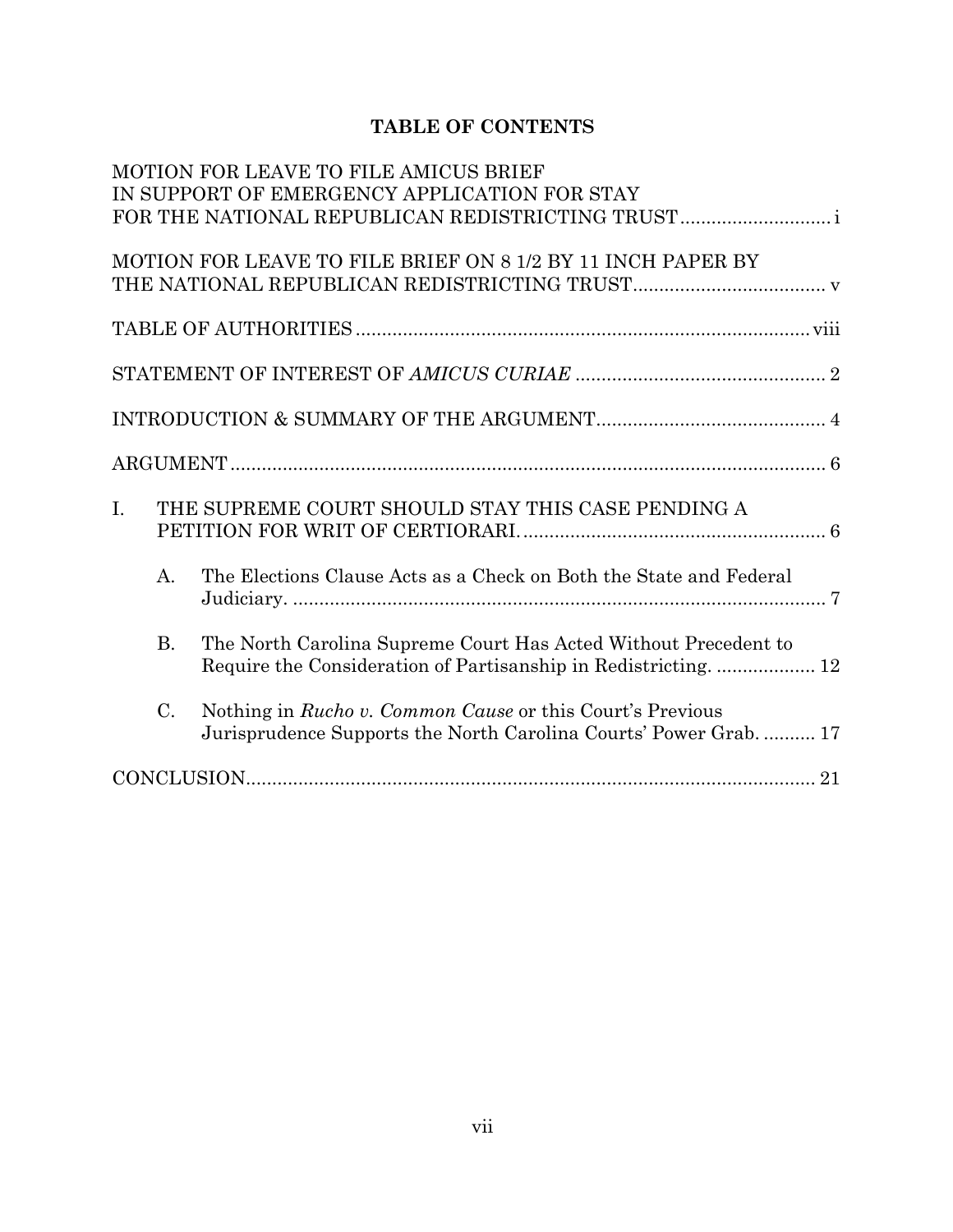# **TABLE OF AUTHORITIES**

## **CASES**

| Ariz. State Legislature v. Ariz. Indep. Redistricting Comm'n, 576 U.S. 787      |
|---------------------------------------------------------------------------------|
|                                                                                 |
|                                                                                 |
|                                                                                 |
|                                                                                 |
| Egolf v. Duran, No. D-101-CV-2011-02942 (N.M. 1st Judicial Dist. Jan. 17,       |
|                                                                                 |
|                                                                                 |
|                                                                                 |
|                                                                                 |
|                                                                                 |
|                                                                                 |
| League of Women Voters of Pennsylvania v. Commonwealth, 645 Pa. 1 (2018) 13, 14 |
|                                                                                 |
|                                                                                 |
|                                                                                 |
|                                                                                 |
| In re Senate Joint Resolution of Legislative Apportionment 1176, 83 So. 3d 597  |
|                                                                                 |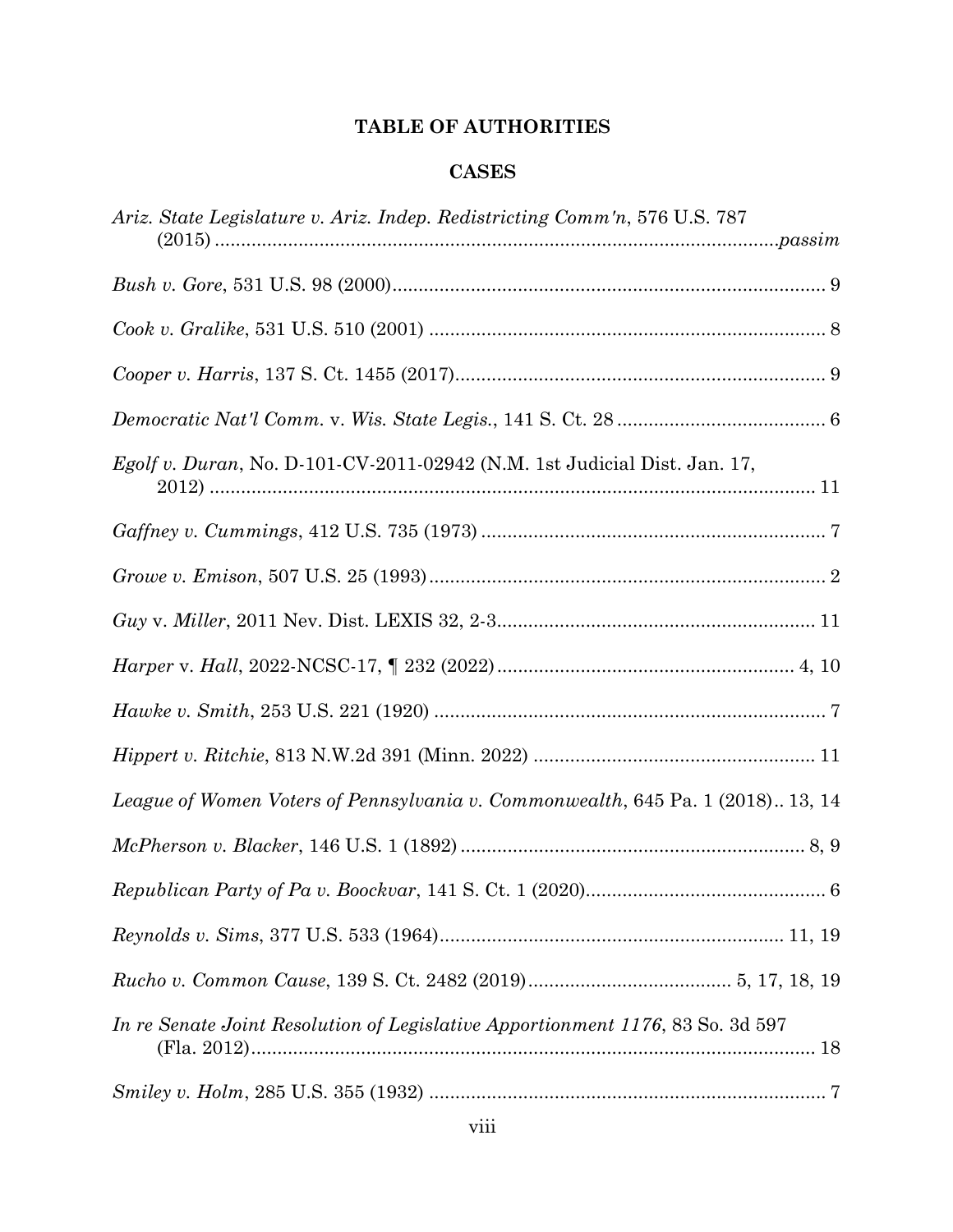# **STATUTES**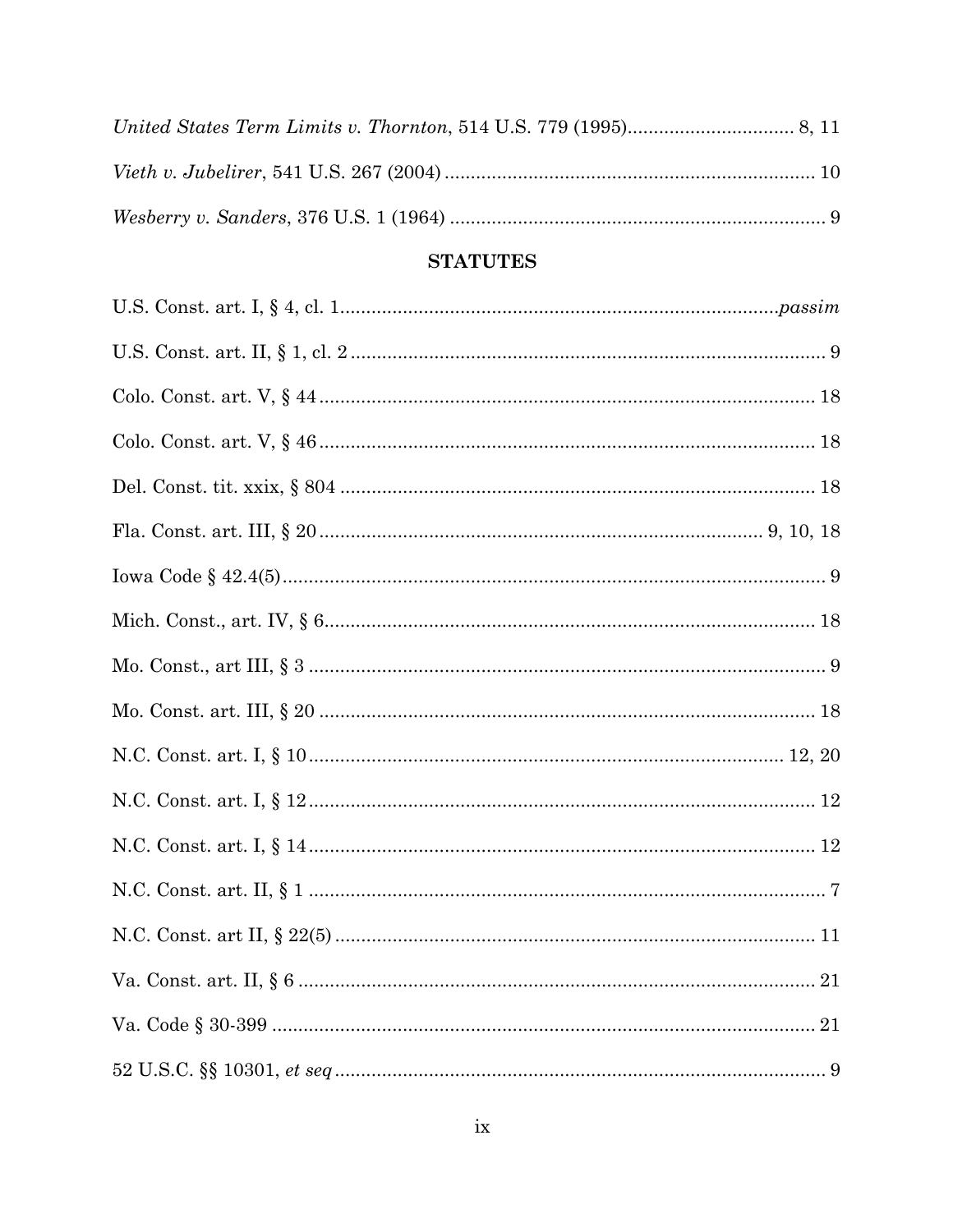# **OTHER AUTHORITIES**

| FRIEDRICH NIETZSCHE, BEYOND GOOD AND EVIL: PRELUDE TO A PHILOSOPHY OF        |  |
|------------------------------------------------------------------------------|--|
|                                                                              |  |
| Michael T. Morley, The Independent State Legislature Doctrine, 90 Fordham L. |  |
|                                                                              |  |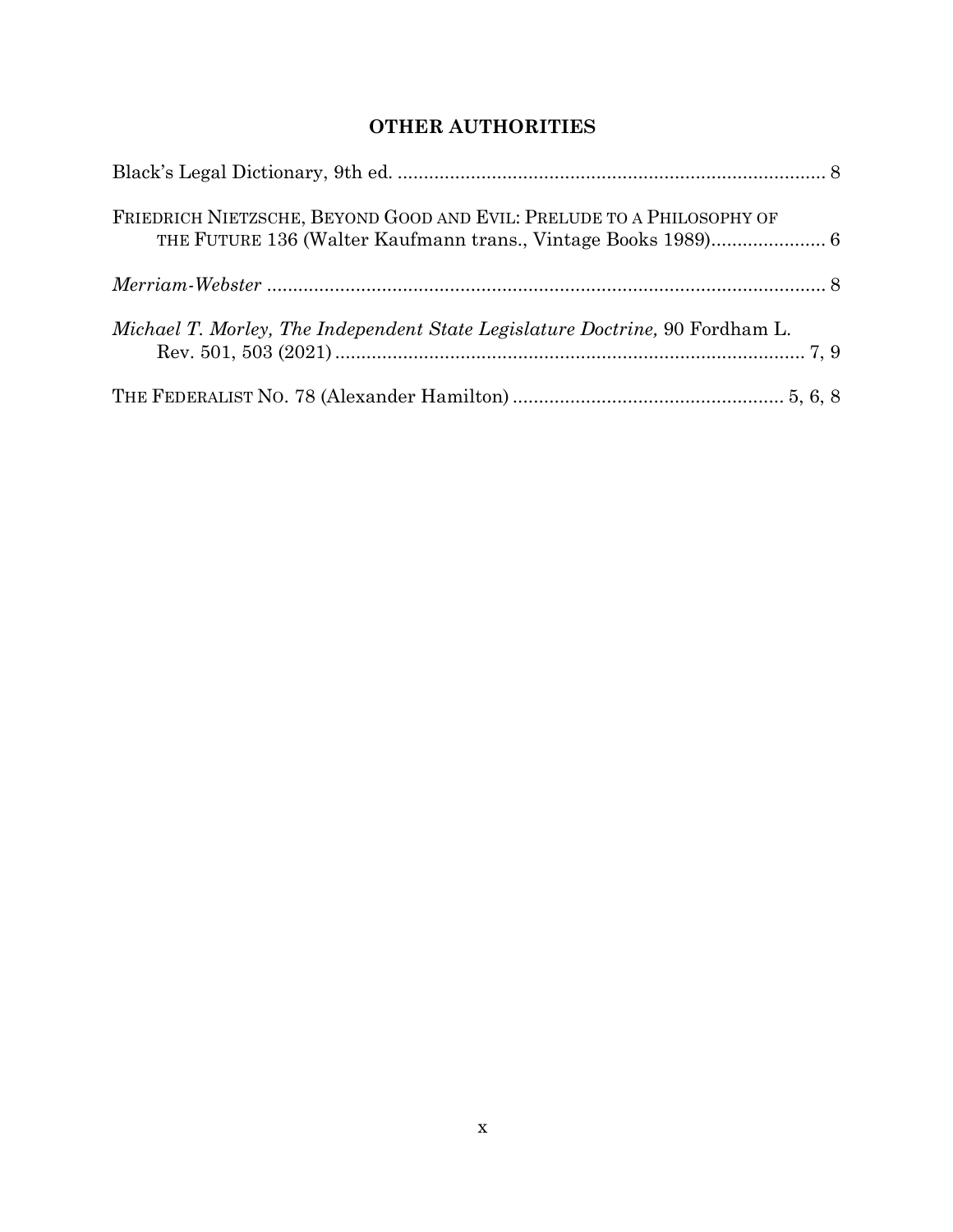# **In the Supreme Court of the United States**

TIMOTHY MOORE, IN HIS OFFICIAL CAPACITY AS SPEAKER OF THE NORTH CAROLINA HOUSE OF REPRESENTATIVES, ET AL., *Applicants,*

v.

REBECCA HARPER, ET AL.,

*Respondents.*

**AMICUS BRIEF IN SUPPORT OF EMERGENCY APPLICATION FOR STAY FOR THE NATIONAL REPUBLICAN REDISTRICTING TRUST**<sup>1</sup>

l

<sup>&</sup>lt;sup>1</sup> Consistent with Federal Rule of Appellate Procedure  $29(a)(4)(E)$  and this Court's Rule 37.6, counsel for Movant and Amicus authored these motions and brief in whole, and no counsel for a party authored the motions and brief in whole or in part, nor did any person or entity, other than the Movant/Amicus and their counsel, make a monetary contribution to preparation or submission of the motions and brief. Counsel for Applicants have consented to the filing of this brief. Counsel for Respondents were asked their position regarding the filing of this brief. Counsel for Respondents Common Cause and the State Board Defendants provided consent, but counsel for the remaining Respondents did not respond before this motion and the accompanying brief were filed.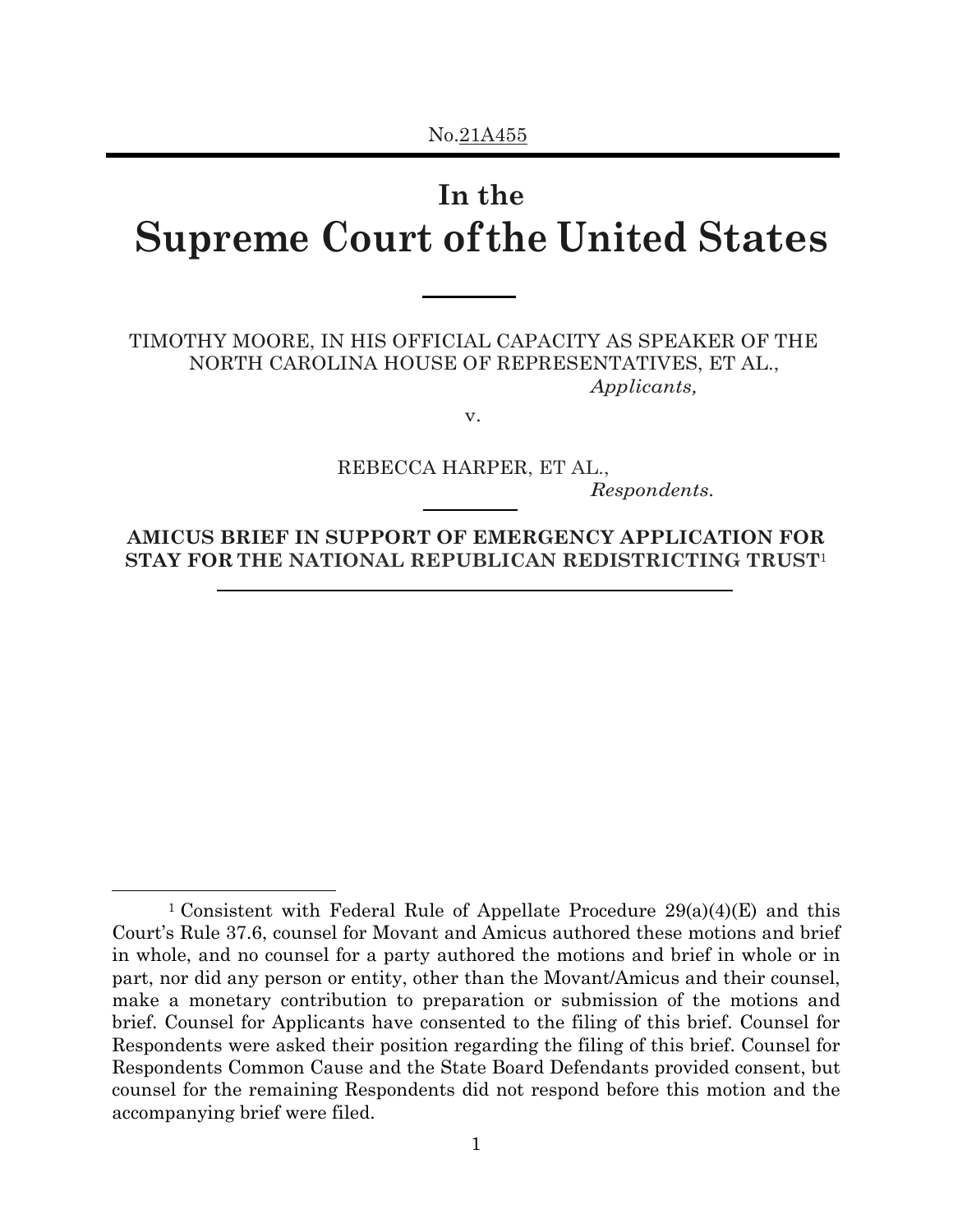### **STATEMENT OF INTEREST OF** *AMICUS CURIAE*

The National Republican Redistricting Trust, or NRRT, is the central Republican organization tasked with coordinating and collaborating with national, state, and local groups on a fifty-state congressional and state legislative redistricting effort that is currently underway.

NRRT's mission is threefold. First, it aims to ensure that redistricting faithfully follows all federal constitutional and statutory mandates. Under Article I, Section 4 of the Constitution, it is the State legislatures that are primarily entrusted with the responsibility of redrawing the States' congressional districts. *See Growe* v. *Emison*, 507 U.S. 25, 34 (1993). Every citizen should have an equal voice, and laws must be followed in a way that protects the constitutional rights of individual voters, not political parties or other groups.

Second, NRRT believes redistricting should be conducted primarily through the application of the traditional redistricting criteria States have applied for centuries. This means districts should be sufficiently compact and preserve communities of interest by respecting municipal and county boundaries, avoiding the forced combination of disparate populations to the greatest extent possible. Such sensible districts are consistent with the principle that legislators represent individuals living within identifiable communities. Legislators represent individuals and the communities within which those individuals live. Legislators do not represent political parties, and we do not have a system of statewide proportional representation in any state. Article I, Section 4 of the Constitution tells courts that any change in our community-based system of districts is exclusively a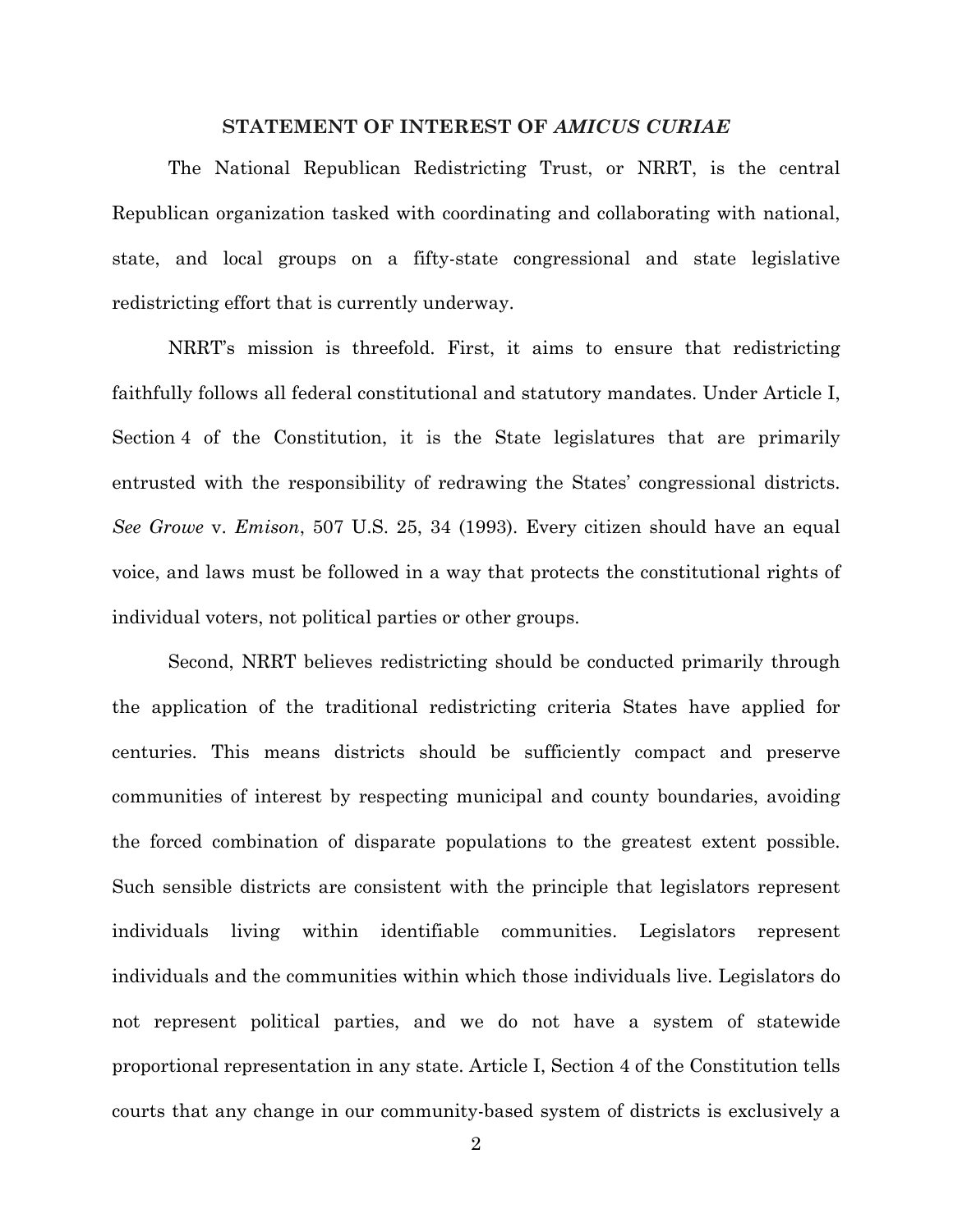matter for deliberation and decision by our political branches, the state legislatures, and Congress.

Third, NRRT believes redistricting should make sense to voters. Each American should be able to look at their district and understand why it was drawn the way it was.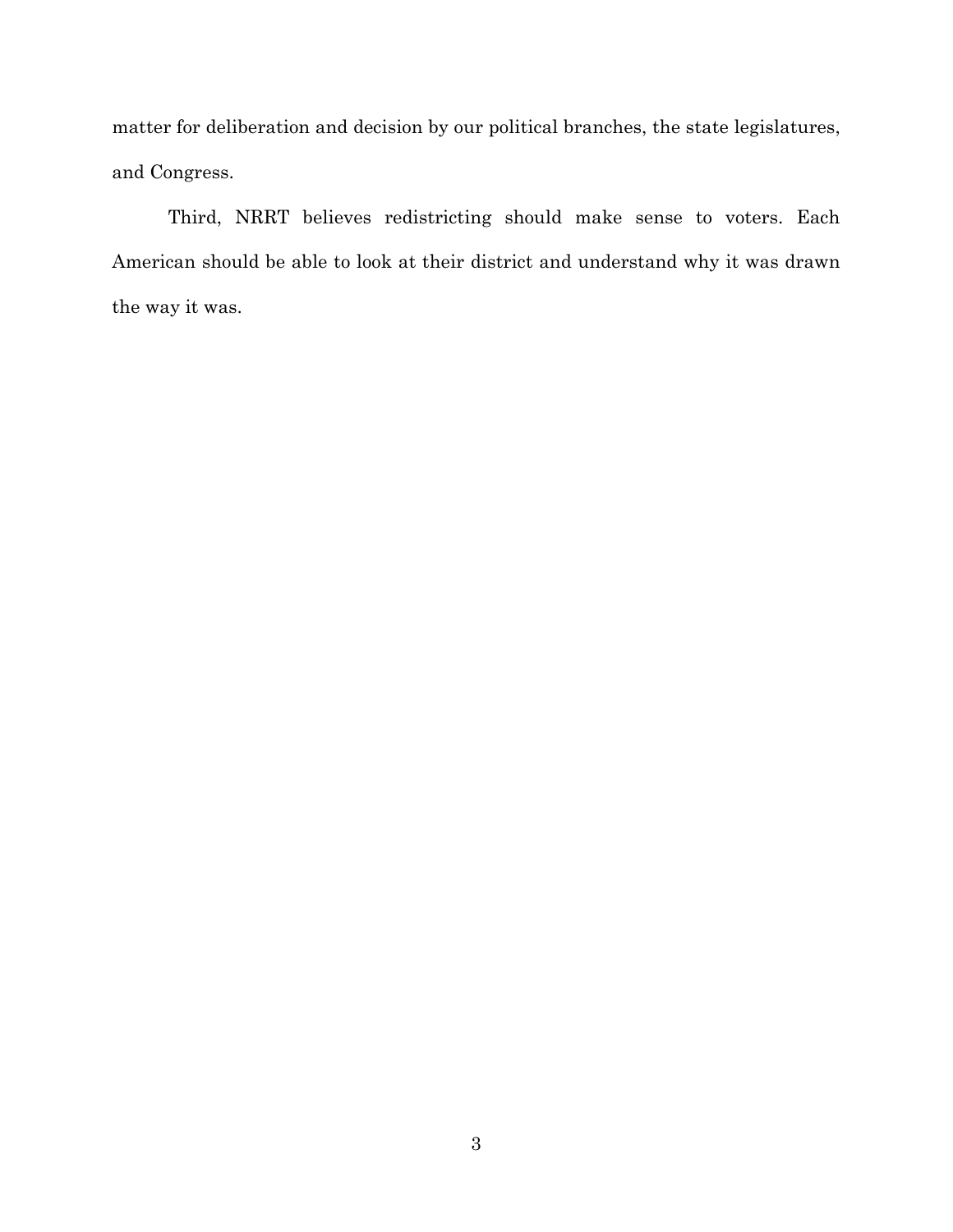### **INTRODUCTION & SUMMARY OF THE ARGUMENT**

Applicants filed an emergency application to stay the North Carolina Supreme Court's order declaring North Carolina's congressional map, as enacted by the legislature, unconstitutional under generalized sections of the North Carolina Constitution never previously applied to redistricting and the North Carolina Superior Court's order adopting a wholly judicially drawn map as a replacement. These orders are repugnant to the traditional understanding of the role judges play in our system of government and to the U.S. Constitution, which gives *state legislatures*, not *judges*, the power to set the "Times, Places and Manner of holding Elections for" members of the national Congress. U.S. CONST. art. I, § 4, cl. 1. In so doing, the North Carolina courts transformed themselves from *judicial* bodies—that is, institutions that render impartial judgment—into *ersatz* legislatures who enact their policy preferences through their will alone. Nothing can be more repugnant to the rule of law.

Make no mistake, the rule of law is *exactly* what is at stake. As noted in Chief Justice Newby's dissent, "[a] recent opinion poll found that 76% of North Carolinians believe judges decide cases based on partisan considerations." *Harper* v. *Hall*, 2022-NCSC-17, ¶ 232 (2022) (App. 172a) (citing N.C. Comm'n on the Admin of L. & Just., Final Report 67 (2017)). It is difficult to imagine anything more affirming of that sentiment than the North Carolina Supreme Court imposing, out of whole cloth, *partisan* criteria adopting mathematical formulas (crafted by academics) that *must* be observed when drawing maps, thereby creating a system in which North Carolina courts become the *de facto* congressional map makers. App.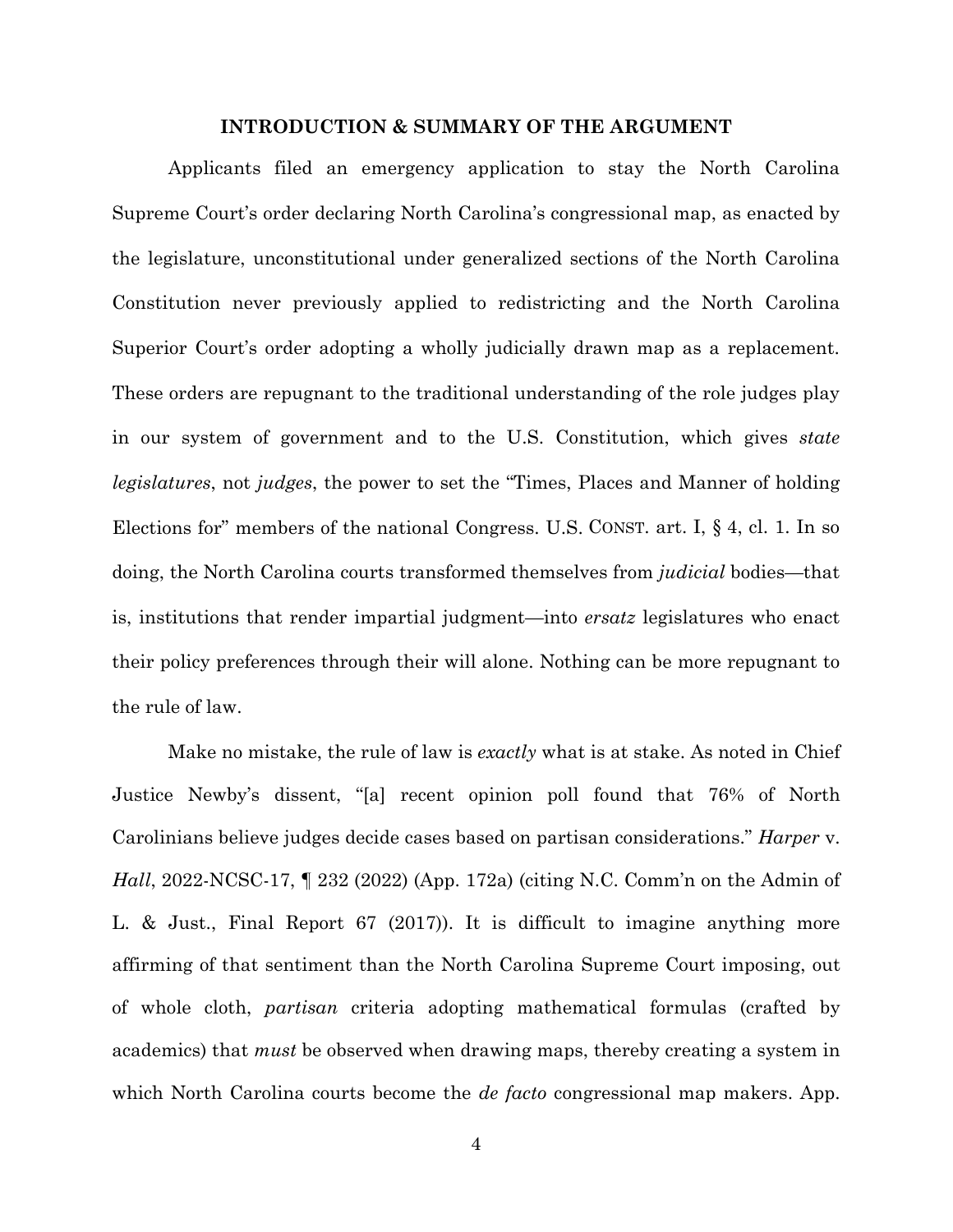171a. The North Carolina Supreme Court did this while bemoaning the fact that the legislature and the people have not implemented the court's preferred policy approach by creating a redistricting commission. App. 121a; App. 35a; *see also* App. 170a-171a. This is not a matter of the North Carolina Supreme Court merely interpreting the North Carolina constitution; the consequences here are both far greater and far more dire than that.2

This Court has the ability and the obligation to correct this grievous harm for multiple reasons. *First*, the North Carolina courts have usurped the power of the North Carolina General Assembly to redistrict pursuant to Article I, Section 4 of the U.S. Constitution. *Second*, what the North Carolina Supreme Court did was rare in that it exercised its will rather than its judgment, *see* THE FEDERALIST NO. 78 (Alexander Hamilton), by weaponizing state constitutional provisions completely unrelated to redistricting and never previously applied in that context to find a violation. And *finally*, contrary to the North Carolina Supreme Court majority's assertions, nothing in *Rucho* v. *Common Cause* or this Court's other precedents condones what the court has done.

For the above reasons as well as those that follow, this Court should grant a stay and then grant the forthcoming petition for a writ of certiorari. Granting a stay will allow the people of North Carolina to operate under the congressional map chosen by their elected representatives while this Court considers the merits of the decisions below. Accordingly, Amicus respectfully asks that this Court grant the stay application while it resolves the disposition of the appeal.

l

<sup>2</sup> As explained *infra*, this is not to say that a state's supreme court has *no* role to play in the redistricting process given a proper mooring in state or federal law.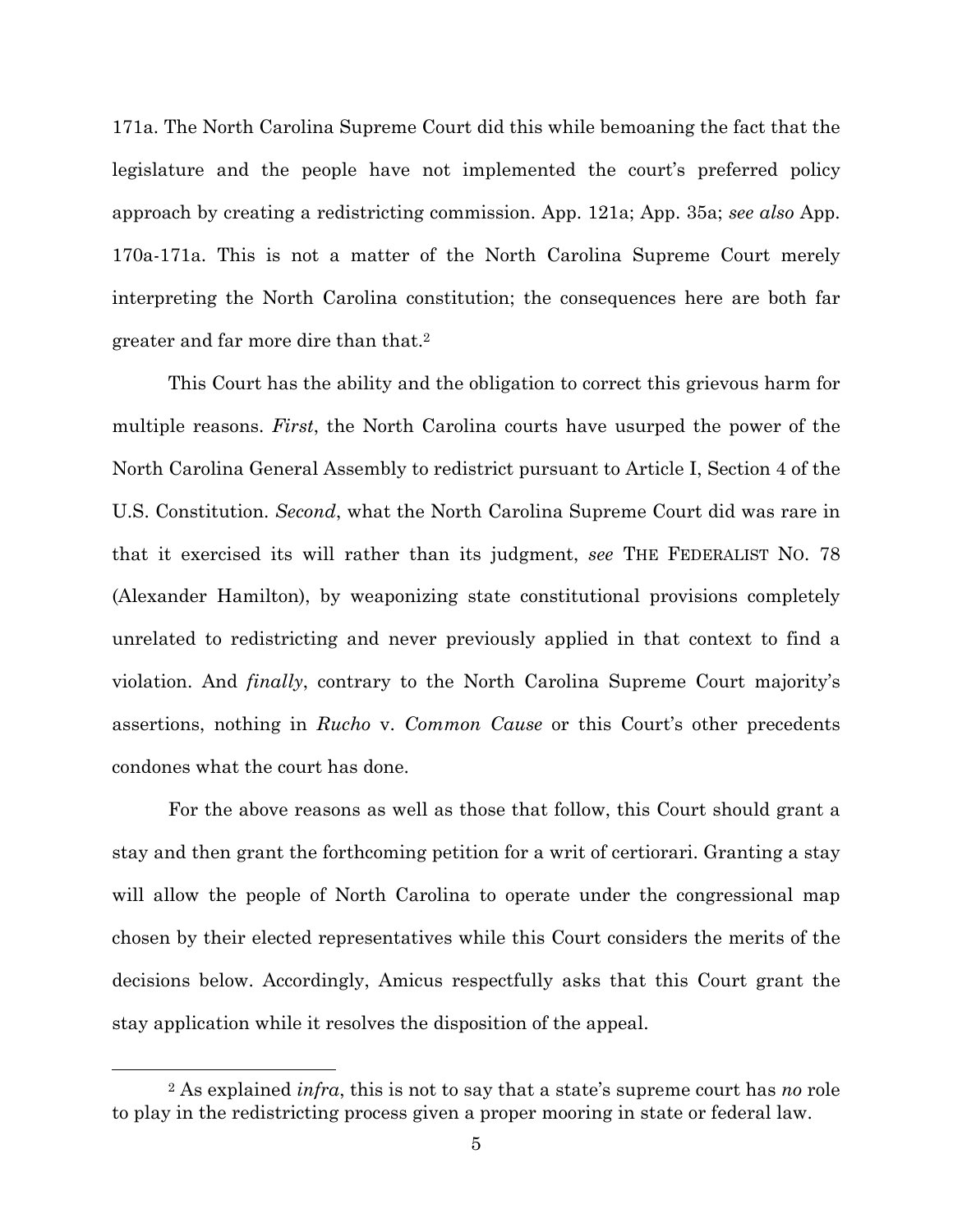#### **ARGUMENT**

### I. **THE SUPREME COURT SHOULD STAY THIS CASE PENDING A PETITION FOR WRIT OF CERTIORARI.**

The provisions of the Federal Constitution conferring on state legislatures, *not state courts*, the authority to make rules governing federal elections would be meaningless if a state court could override the rules adopted by the legislature simply by claiming that a state constitutional provision gave the courts the authority to make whatever rules it thought appropriate for the conduct of a fair election.

*Republican Party of Pa* v. *Boockvar*, 141 S. Ct. 1, 2 (2020) (Alito, J., concurring in denial of motion to expedite) (emphasis added); *see also Democratic Nat'l Comm.* v. *Wis. State Legis.*, 141 S. Ct. 28, 34 n.1 (2020) (Kavanaugh, J., concurring in denial of application to vacate stay) ("[U]nder the U.S. Constitution, the state courts do not have a blank check to rewrite state election laws for federal elections."); *id.* at 29-30 (Gorsuch, J., concurring in denial of application to vacate stay) ("The Constitution provides that state legislatures—not federal judges, not state judges, not state governors, not other state officials—bear primary responsibility for setting election rules.").

These opinions are simply an outgrowth of a fundamental principle that has been enshrined since the founding: "The legislature . . . prescribes the rules by which the duties and rights of every citizen are to be regulated. The judiciary, on the contrary, has . . . neither FORCE nor WILL, but merely judgment." THE FEDERALIST NO. 78 (Alexander Hamilton) (emphasis in original). In stark contrast, the North Carolina courts seemingly adopt the view that "[t]heir 'knowing' is *creating*, their creating is a legislation, their will to truth is—*will to power*." FRIEDRICH NIETZSCHE, BEYOND GOOD AND EVIL: PRELUDE TO A PHILOSOPHY OF THE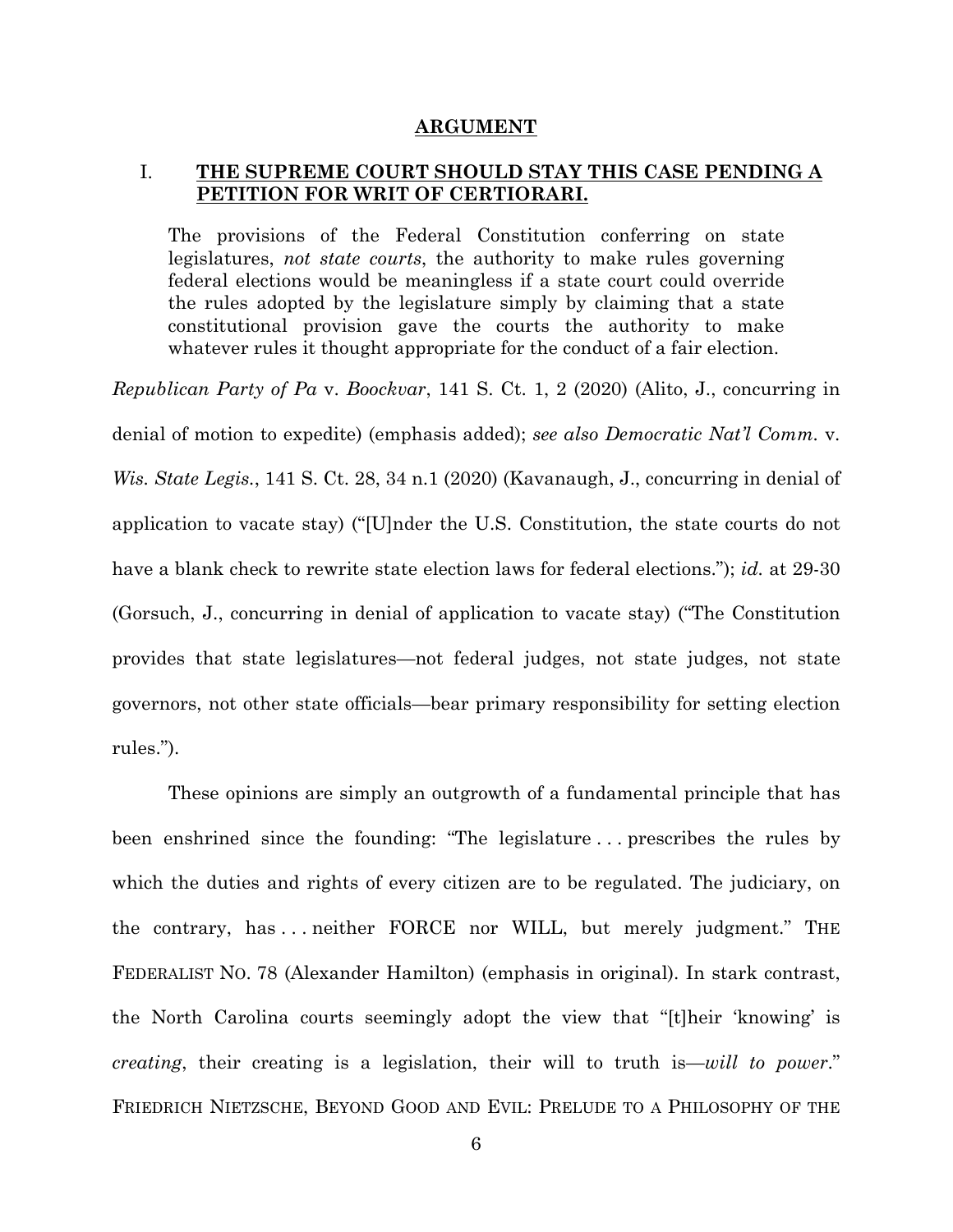FUTURE 136 (Walter Kaufmann trans., Vintage Books 1989) (emphasis in original). The North Carolina courts' actions are simply intolerable under our constitutional scheme and, therefore, must be stayed pending a full hearing on the merits.

### **A. The Elections Clause Acts as a Check on Both the State and Federal Judiciary.**

The regulation of elections is a power the U.S. Constitution vests not in "[e]ach state as an entity," but instead in "a particular organ of state government" the state legislature. Michael T. Morley, *The Independent State Legislature Doctrine*, 90 FORDHAM L. REV. 501, 503 (2021). The Constitution does this via the Elections Clause in Article I, Section 4, which states that: "The Times, Places and Manner of holding Elections for . . . Representatives, shall be prescribed in each State by the Legislature thereof . . . ." U.S. CONST. art. I, § 4, cl. 1. North Carolina, for its part, vests the legislative power with the North Carolina General Assembly. *See* N.C. CONST. art. II, § 1. The only checks placed upon state legislatures are ones that the legislature (or the people) voluntarily imposes upon itself and those adopted by Congress. *Id*.; *see also Ariz. State Legislature* v. *Ariz. Indep. Redistricting Comm'n*, 576 U.S. 787 (2015) (hereinafter, *AIRC*). And, as should be of no surprise, redistricting is "a political and legislative process," not one requiring legal judgment. *Gaffney* v. *Cummings*, 412 U.S. 735, 749 (1973).

Initially, the term "legislature" was not one "of uncertain meaning when incorporated into the Constitution." *Smiley* v. *Holm*, 285 U.S. 355, 365 (1932) (quoting *Hawke* v. *Smith*, 253 U.S. 221, 227 (1920)). "[E]very state constitution from the Founding era" defined the "legislature . . . as a distinct multimember entity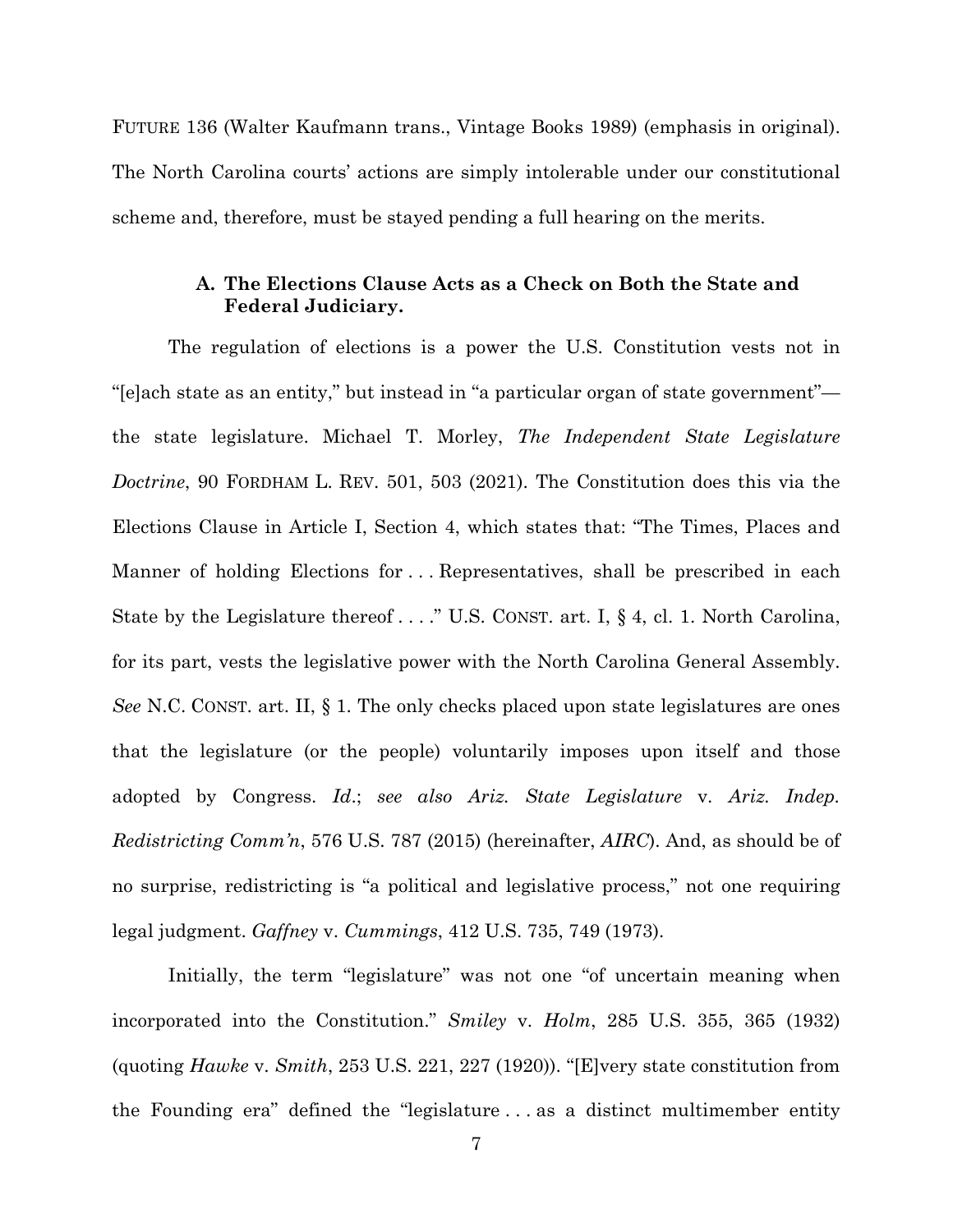comprised of representatives." *AIRC*, 576 U.S. at 828 (Roberts, C.J., dissenting) (internal citations omitted). This Court, even when expanding the legislative power to *the people* of a state through the referendum process, acknowledged that the power at issue was fundamentally legislative*. Id*. at 805. Lest it be up for debate, the term legislature today means exactly what it did when the nation was founded: "a body of persons having the power to legislate." *Merriam-Webster*, "legislature" https://www.merriam-webster.com/dictionary/legislature; *see also* Black's Legal Dictionary, 9th ed., "legislature" ("The branch of government responsible for making statutory laws.").

Put simply, "[t]he Elections Clause grants to the [North Carolina General Assembly] 'broad power' to prescribe the procedural mechanisms for holding congressional elections." *Cook* v. *Gralike*, 531 U.S. 510, 523 (2001). The North Carolina General Assembly would not have this "broad power" but for a specific grant of authority by the U.S. Constitution. *Id*. at 522; *see also United States Term Limits* v. *Thornton*, 514 U.S. 779, 805 (1995) ("[A]s the Framers recognized, electing representatives to the National Legislature was a new right, arising from the Constitution itself."). The term "legislature" itself "operat[es] as a limitation upon the State in respect of any attempt to circumscribe the legislative power." *McPherson* v. *Blacker*, 146 U.S. 1, 25 (1892). The Framers, for their part, never considered that state *courts* would have an active role in setting state policy, let alone setting redistricting policy. *See* THE FEDERALIST NO. 59 (Alexander Hamilton); THE FEDERALIST NO. 78 (Alexander Hamilton).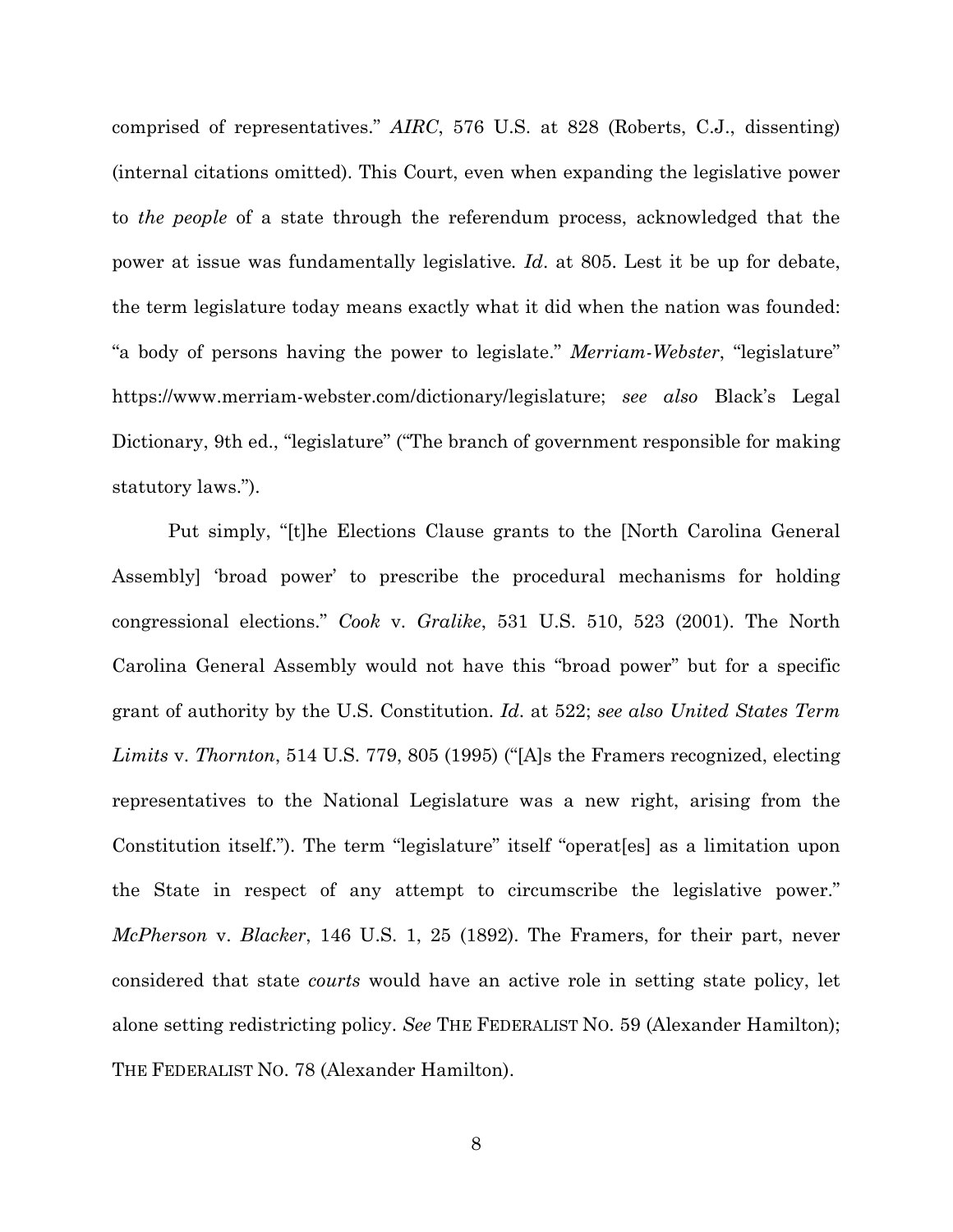This Court's interpretations of a textually similar provision—the Electors Clause, U.S. CONST. art. II, § 1, cl. 2—confirms this reading. *E.g., McPherson*, 146 U.S. at 25 ("[T]he legislature possesses plenary authority to direct the manner of appointment."); *Bush* v. *Gore*, 531 U.S. 98, 112-13 (2000) ("[T]he State legislature's power to select the manner for appointing electors is plenary; it may, if it so chooses, select the electors itself, which indeed was the manner used by State legislatures in several States for many years after the Framing of our Constitution."). Thusly, "from a plain meaning, original understanding, and intratextual approach, a state's . . . legislature is the only state entity that may regulate federal elections without relying on a statutory delegation of authority." Morley, *supra* at 550.

All of this is not to say that State courts have *no* role to play in evaluating a legislature's redistricting scheme. A state court may interpret *specific* or *explicit* provisions under a state's constitution or statutes.3 A state court may review a legislature's redistricting scheme for compliance with the federal constitution. *See, e.g., Wesberry* v. *Sanders*, 376 U.S. 1 (1964) (mandating equal population for congressional districts); *Cooper* v. *Harris*, 137 S. Ct. 1455 (2017) (invalidating state redistricting for violating the Fourteenth Amendment because the consideration of race predominated); Voting Rights Act of 1965, 52 U.S.C. §§ 10301, *et seq*. A state,

l

<sup>3</sup> Many states have constitutional provisions or statutes that specifically constrain the discretion of their legislatures when redistricting. *E.g.,* FLA. CONST., art. III, § 20(a); MO. CONST., Art. III, § 3; DEL. CONST. tit. xxix, § 804; Iowa Code § 42.4(5). Under this Court's precedents there is nothing repugnant to the U.S. Constitution in the people restraining their state legislature through their constitutions or from a legislature constraining itself through its lawful acts.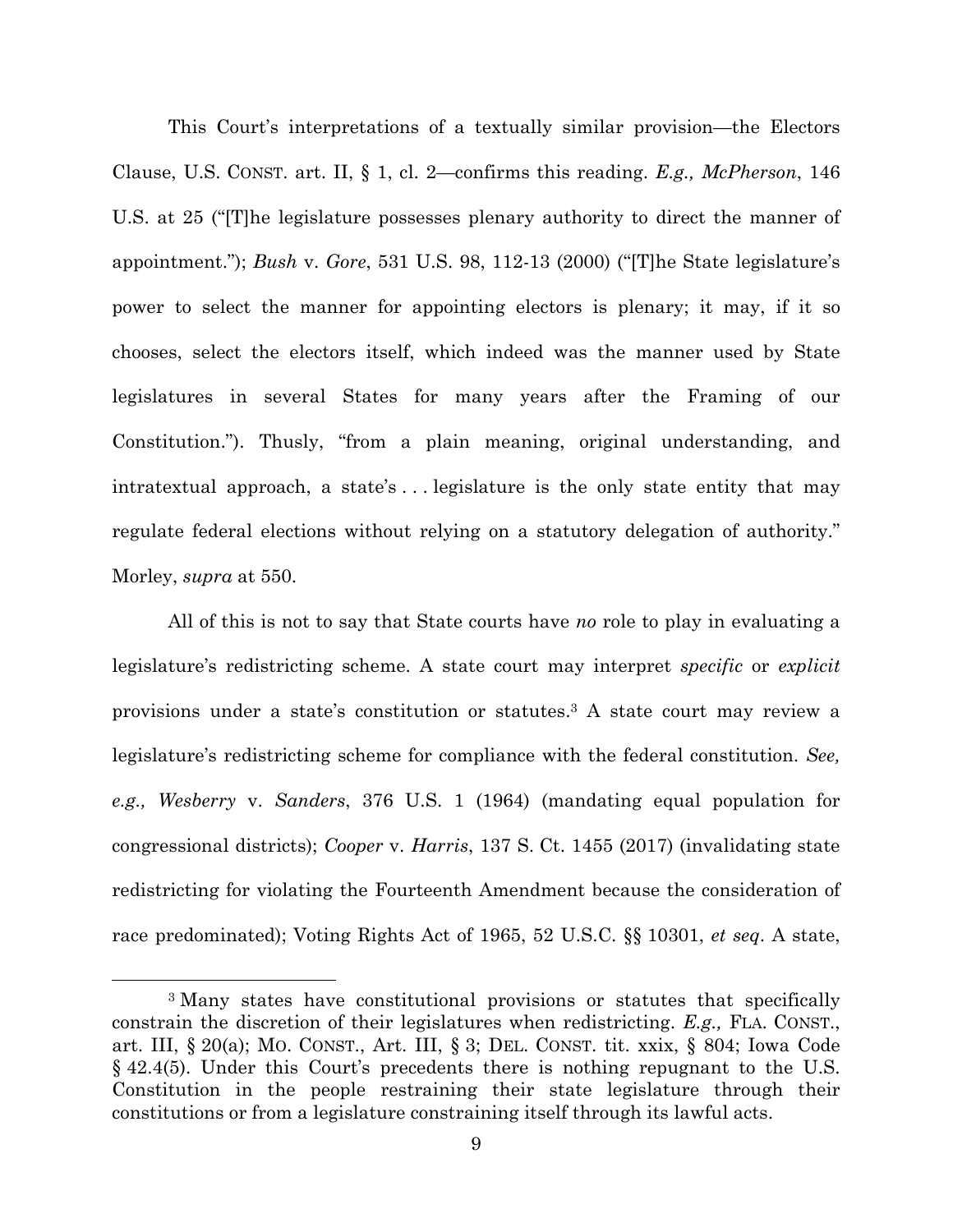through its people or legislature, may even assign its redistricting authority to an "independent" commission. *AIRC*, 576 U.S. 787. What cannot be permitted is exactly what the North Carolina courts did here: Invent requirements under generalized provisions of the North Carolina Constitution, assert specific policy preferences (such as proportional representation by political party or race) as constitutional dictates, arrogate to itself the ability to reapportion, and then create a system that enshrines the North Carolina judiciary as the *de facto* map drawers in perpetuity. Everything hinges on this because the law cannot be "whatever judges choose to do." *Vieth* v. *Jubelirer*, 541 U.S. 267, 278 (2004) (plurality op.) Instead, "judicial action" must be "governed by *standard*, by *rule*." *Cf. id.* (emphasis in original) (discussing the role of the federal judiciary under Article III).

As detailed by the *Harper* dissent, the North Carolina Supreme Court's decision was results-oriented jurisprudence of the worst type in contravention of both the North Carolina and U.S. Constitutions. *See* App. 171a (Newby, C.J., dissenting). How then is this Court to balance the federalism concerns inherent in a state supreme court overstepping its own authority under the guise of a state constitution? The answer is less complicated than it might seem. There are exactly two instances when a state supreme court may intrude upon the legislature's redistricting function. The *first* is when the legislature itself (or the people) have *expressly* authorized such an intrusion. *See, e.g.,* FLA. CONST. art. III, § 20; *AIRC*, 576 U.S. 787. A state court may not take generic state constitutional provisions and "interpret" (really, in this case, "amend" is a more appropriate term) them to apply to redistricting, but they are free to interpret specific provisions of state law that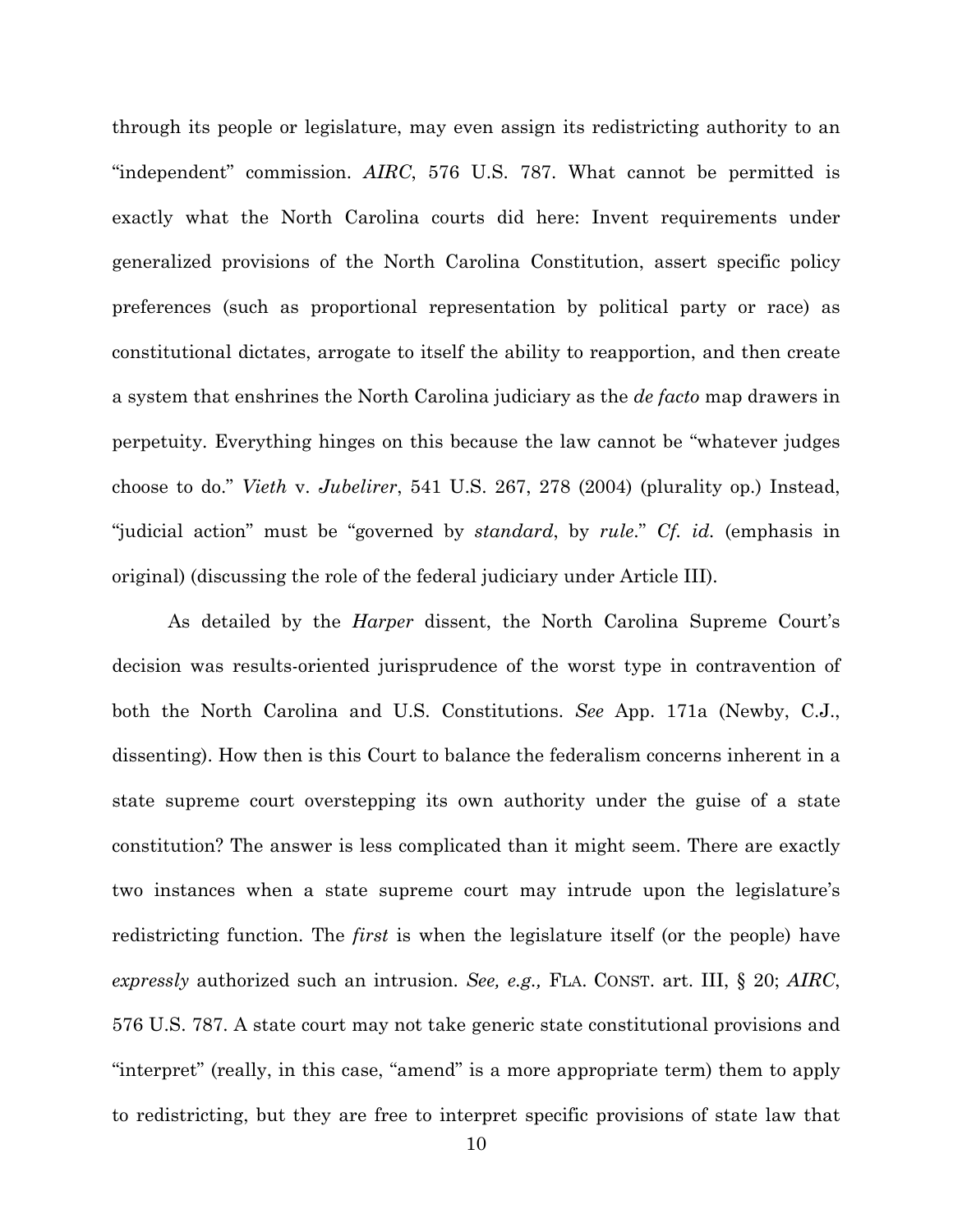apply to redistricting such as the specific redistricting requirements and prohibitions found in Florida or Colorado. The *second* instance when a state court may intrude upon the redistricting function is when there is a true deadlock between the branches of state government expressly given authority to redistrict under state law.4 Such a scenario would be both rare and, in any event, an instance of a state court enforcing the provisions of the *federal* constitution, *Reynolds* v. *Sims*, 377 U.S. 533, 586 (1964),<sup>5</sup> because the right to redistrict congressional seats is a right granted by the federal, not state, constitution, *see Thornton*, 514 U.S. at 805. State courts around the country have been conducting deadlock litigation for years without federal challenge. *See, e.g.*, *Hippert* v. *Ritchie*, 813 N.W.2d 391, 393 (Minn. 2022) (special redistricting panel); *Guy* v. *Miller*, 2011 Nev. Dist. LEXIS 32, \*2-3 (Nev. 1st Judicial Dist. Oct. 14, 2011); *Egolf* v. *Duran*, No. D-101-CV-2011- 02942 (N.M. 1st Judicial Dist. Jan. 17, 2012).6

A rule announced by this Court like the one outlined herein would bring much-needed clarity to the law, address federalism concerns while protecting the proper constitutional order, and ensure that the states remain the primary

 $\overline{a}$ 

<sup>4</sup> This typically arises when a legislature and a governor are "deadlocked" and cannot reach an agreement on passing a map (and the legislature lacks the votes necessary to override a veto). In North Carolina, this scenario would only arise when the North Carolina Senate and House of Representatives cannot agree on a map because the Governor of North Carolina has *no role* in approving redistricting enactments. N.C. CONST. art II, § 22(5)(d).

<sup>5 &</sup>quot;[J]udicial relief becomes appropriate *only when* a legislature fails to reapportion according to *federal constitutional requisites* in a timely fashion after having had an adequate opportunity to do so." *Reynolds*, 377 U.S. at 586 (emphases added).

<sup>6</sup> https://www.nmlegis.gov/Redistricting/Documents/Judgment%20and%20Fin al%20Order%20-%20Congress.pdf.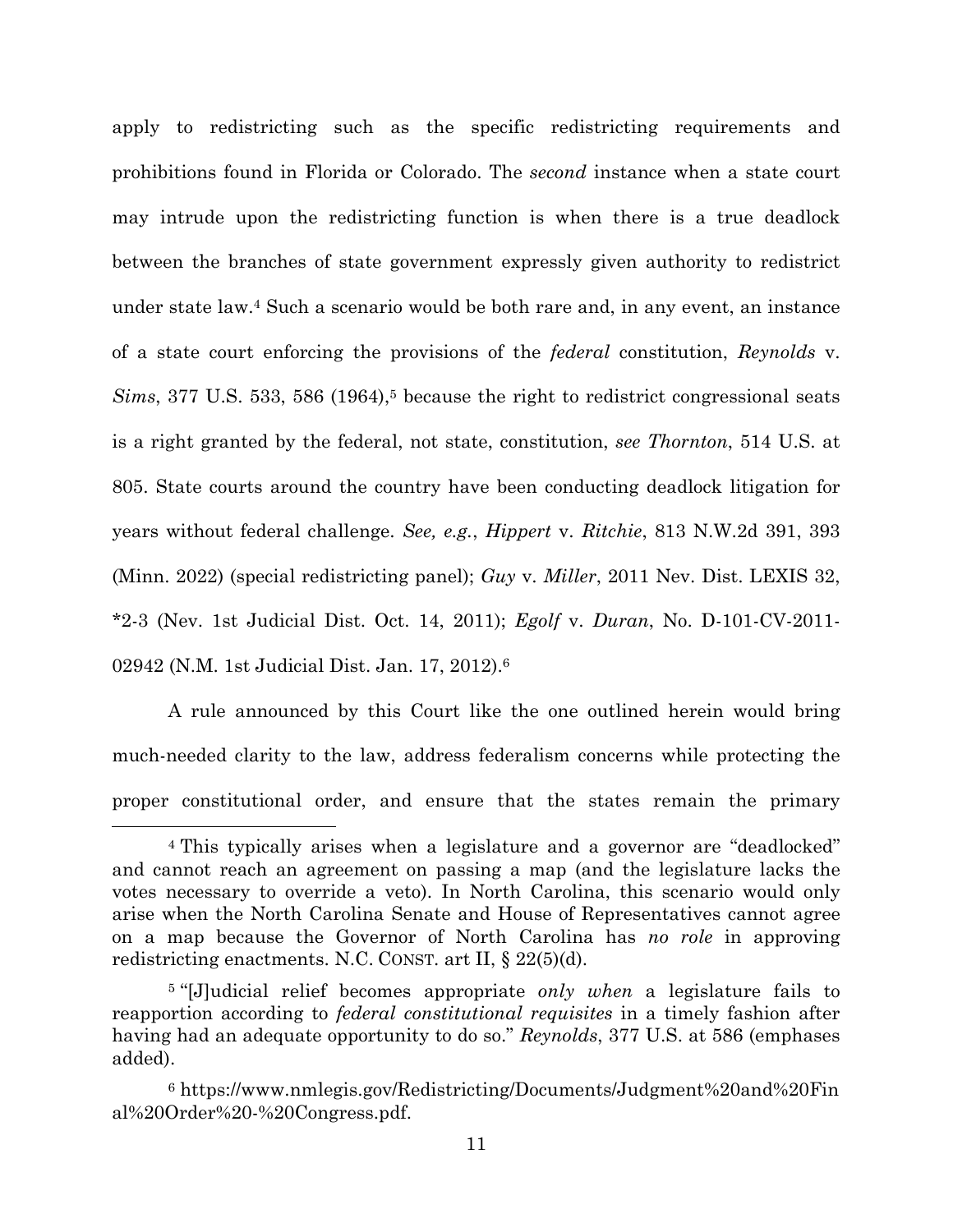redistricting entity. This Court should grant a stay to be afforded the time to consider this issue without disrupting the redistricting process across the country.

## **B. The North Carolina Supreme Court Has Acted Without Precedent to Require the Consideration of Partisanship in Redistricting.**

The North Carolina Supreme Court invalidated the General Assembly's adopted congressional map based upon a novel interpretation of the North Carolina Constitution's Free Elections Clause, which requires *in toto* that "[a]ll elections shall be free." N.C. CONST. art. I, § 10. Into these five words of unadorned text that have appeared in one form or another in North Carolina's Constitution since 1776, the state supreme court read a never-before-recognized right to partisan proportionality and imposed a standard that—whether the court realizes it or not will require the state legislature to affirmatively consider partisanship in redistricting. App. 217a-226a (discussing the long history of the Free Elections Clause); *see also* App. 207a-217a (discussing the long history of the North Carolina Declaration of Rights). This interpretation is completely unmoored from the textual and historical evidence and finds no support in the other constitutional provisions cited by the court concerning the rights of assembly, free speech, and equal protection of the laws. *See* App. 38a (quoting N.C. CONST. art. I, §§ 10, 12, 14, and 19). Unless this Court grants the requested stay, other state supreme courts will be encouraged to travel even farther down this path and create from whole cloth additional legislative-style redistricting principles that do not appear on the face of their state constitutions.

The North Carolina decision is only the most extreme example of an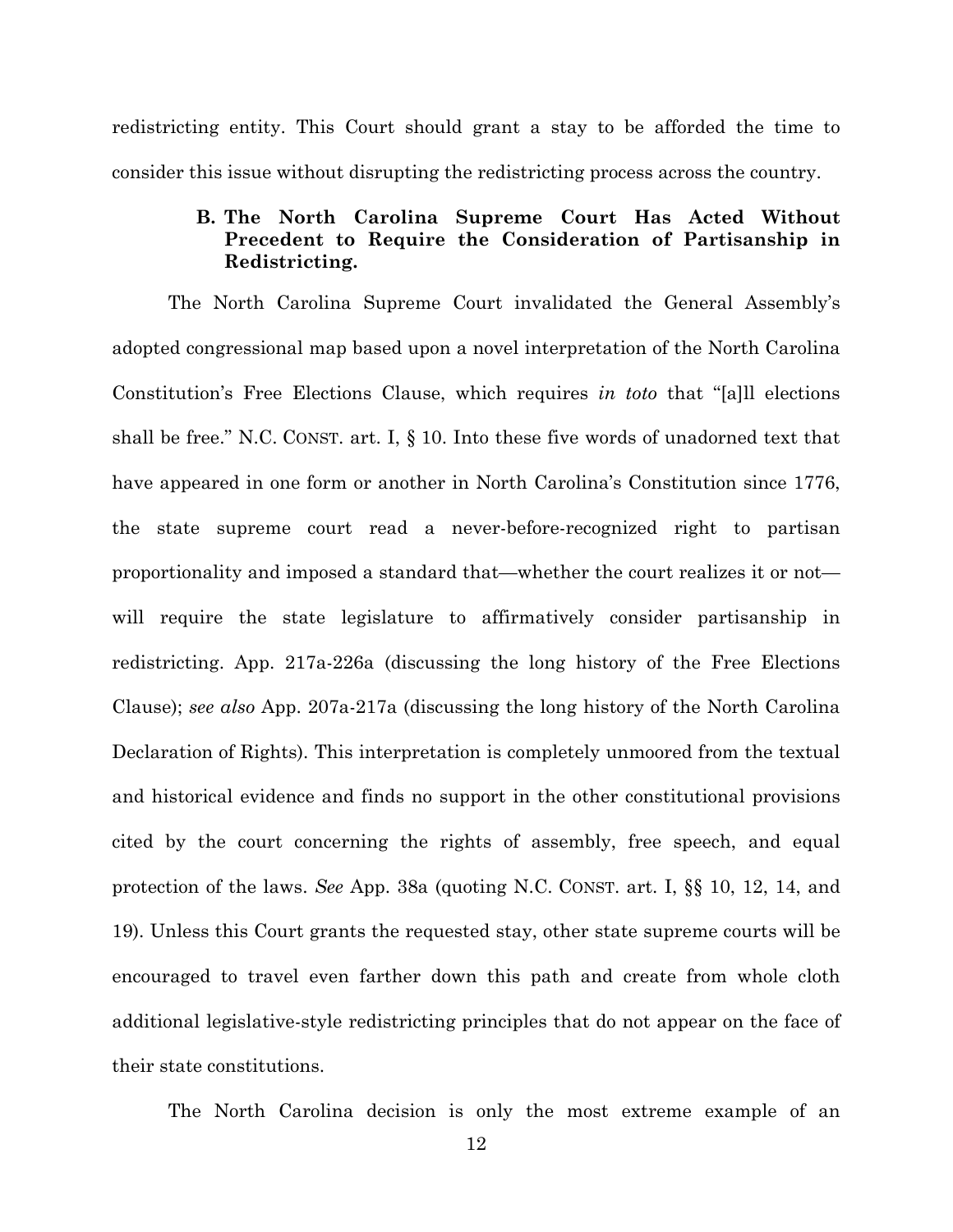emerging trend: The increasing tendency of state supreme courts to creatively interpret state constitutional provisions to impose additional unwritten requirements on redistricting processes. In *League of Women Voters of Pennsylvania*  v. *Commonwealth*, 645 Pa. 1 (2018), the Pennsylvania Supreme Court invalidated that state's enacted congressional district map that had been in use for half a decade under a similar state constitutional theory. The Pennsylvania Supreme Court determined that Pennsylvania's congressional map violated the Free and Equal Elections Clause of the state constitution, a provision similar in form (and in brevity) to the North Carolina constitutional provision relied upon in this case. 7 *Id.* at 8.

To evaluate the compliance of the adopted plan with that provision, the Pennsylvania Supreme Court relied upon several traditional redistricting criteria, including "compactness, contiguity, and the maintenance of the integrity of the boundaries of political subdivisions[.]" *Id.* at 120-21. In other words, the failure of the Pennsylvania congressional map to satisfy the court's neutral criteria was determined to be evidence of the map's partisan intent. *Id.* at 123. Hence, even though that decision was characterized as one about partisan gerrymandering, the Pennsylvania state legislature could presumably satisfy the state supreme court's standard with reference only to traditional redistricting criteria (albeit criteria that had never been interpreted as part of that provision before).

 $\overline{a}$ 

<sup>7</sup> The North Carolina decision also reversed years of precedent holding that the state constitution simply did not address Congressional redistricting. App. 204a-205a.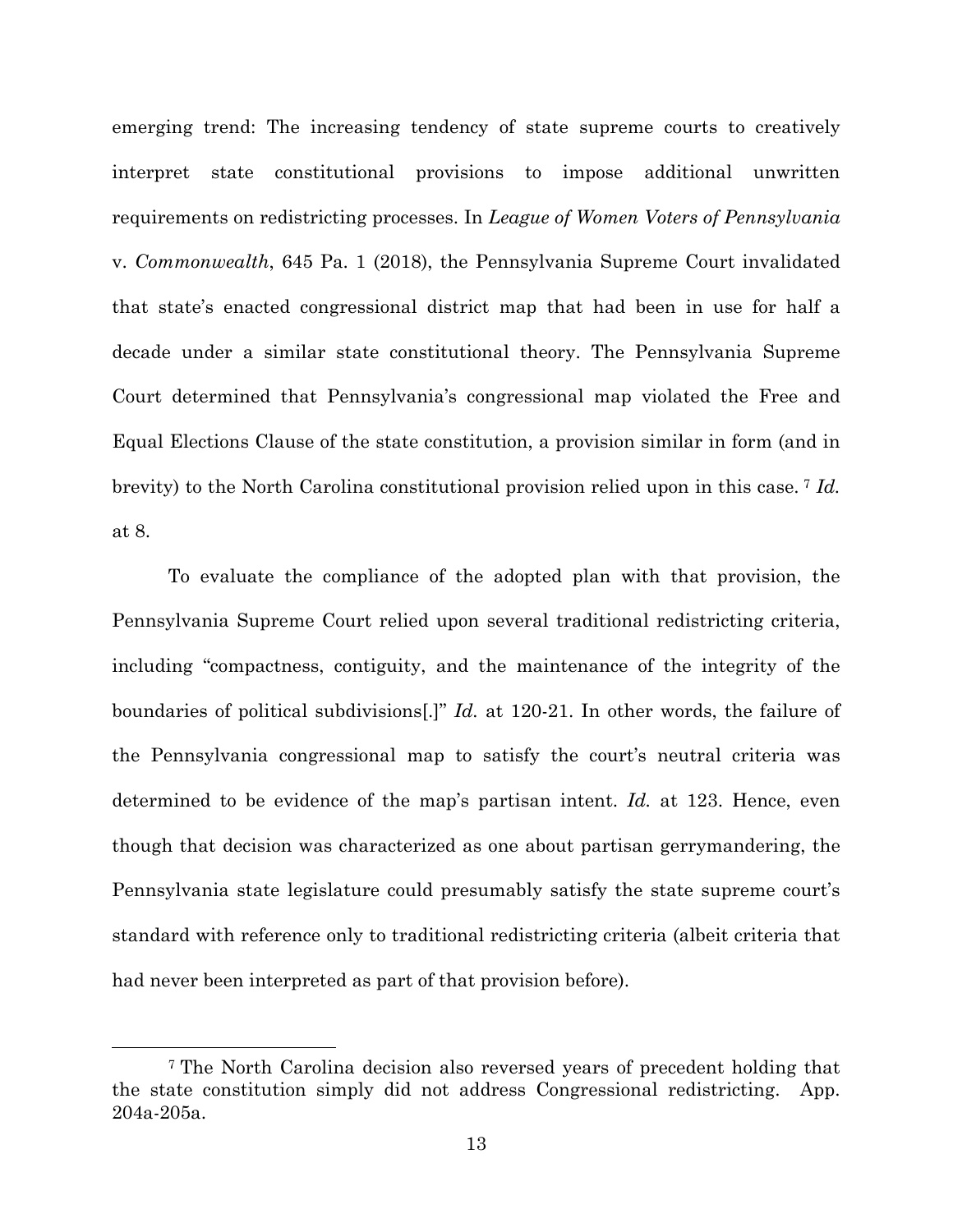The North Carolina Supreme Court's decision here makes *League of Women Voters* look mundane. In the 2021 redistricting process, the North Carolina General Assembly unequivocally prohibited legislators from using partisan or electoral data to construct maps. *See* App. 40a-43a (noting that the criteria used to design North Carolina's congressional map included a requirement that "[p]artisan considerations and election results data *shall not* be used in the drawing of districts"); *id.* at 43a (noting that the software used to design maps did not even include political data). Nevertheless, the state supreme court determined that the enacted congressional map was an unconstitutional partisan gerrymander based upon a variety of statistical analyses reviewed by the trial court that indicated the map was "a statistical partisan outlier." *Id.* at 150a-153a. Based upon these projections, the court concluded that "[t]he General Assembly has substantially diminished the voting power of voters affiliated with one party on the basis of partisanship," despite identifying no indicia of partisan intent within the redistricting process itself. *Id.* at 154a.

In short, the North Carolina General Assembly was unable to escape the invalidation of its map as a partisan gerrymander even though it expressly prohibited the use of political data in the 2021 redistricting process. It is worth considering how remarkable that is: The North Carolina Supreme Court has determined—from a mere five words in the state constitution never previously applied in this way—that it is not enough to exclude partisan data from consideration if the effect of the enacted map is determined to be skewed based upon the latest academic theories or whatever social science analyses the court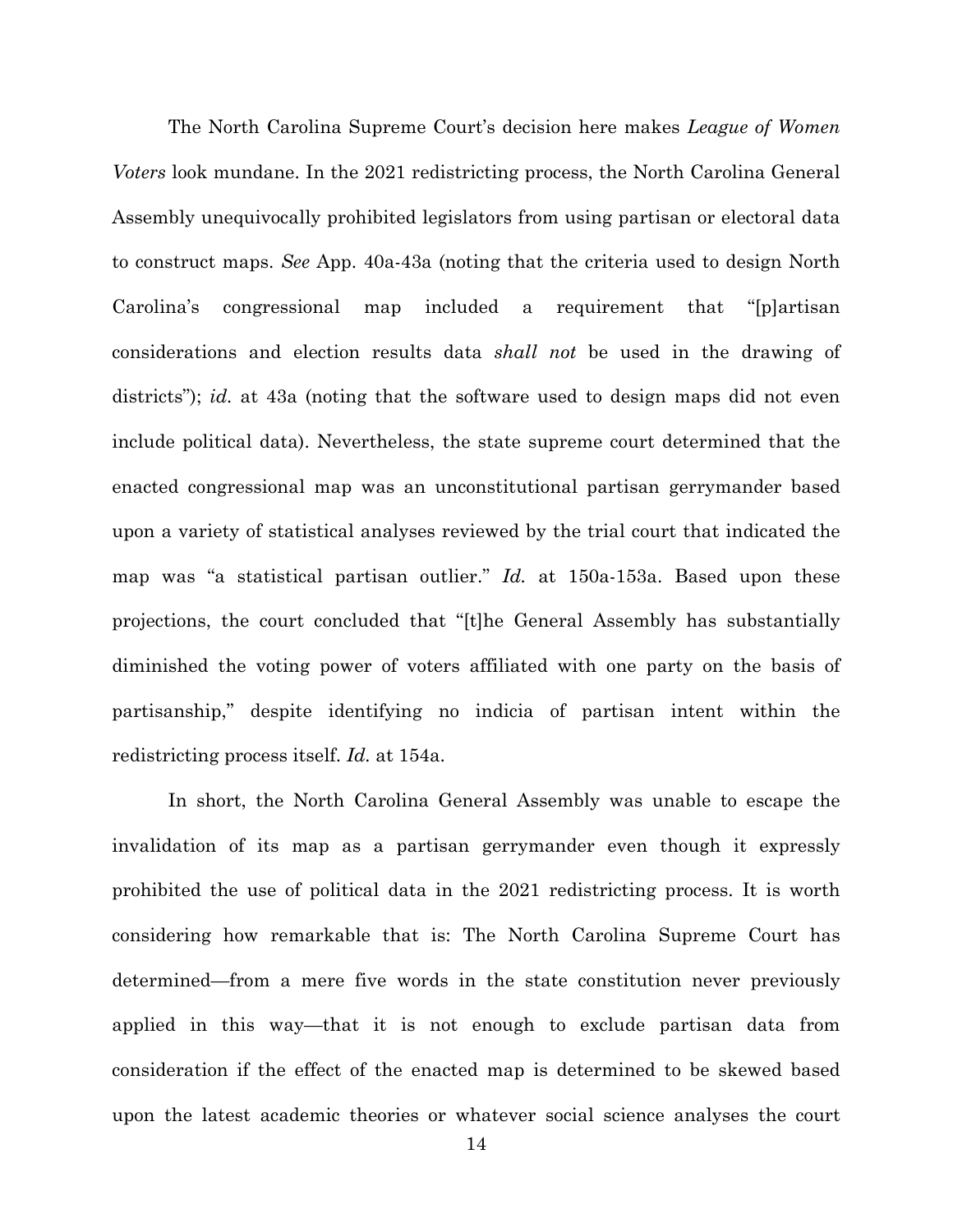finds persuasive in a given case. In future redistricting cycles, the state legislature will effectively be *forced* to consider partisan data and the kinds of statistical projections the court found convincing to design a map that comports with the court's interpretation of the Free Elections Clause. Ironically, despite the North Carolina Supreme Court's expressed belief that partisan gerrymandering is "a form of viewpoint discrimination and retaliation," *id.* at 131a, it will henceforth mandate the use of partisan data to defeat the perceived evil of partisan gerrymanders. To satisfy the court, the legislature will have to keep the proportional strength of political parties in the front of their minds when redistricting and discriminate against voters on the basis of their partisan affiliation in order to reach those preordained district quotas. Should the legislature "fail" at that task, as ordained by the North Carolina courts, the courts themselves will be compelled to use the same discriminatory criteria.

As discussed, Amicus does not assert that anti-gerrymandering state constitutional provisions or statutes *cannot* exist and be properly interpreted or applied by a state Supreme Court, only that one does not exist here. *See supra* note 4. Here, the state supreme court searched the constitution in vain for an analogous command and the closest simulacrum it could find was the Free Elections Clause. Hence, although North Carolina is not prohibited from adopting an anti-partisan gerrymandering law similar in form to those enacted in other states, it has not done so yet. And, if the people of North Carolina were to eventually decide that such a provision were necessary, they would have to effectuate that desire through their representatives in the General Assembly rather than the state supreme court. The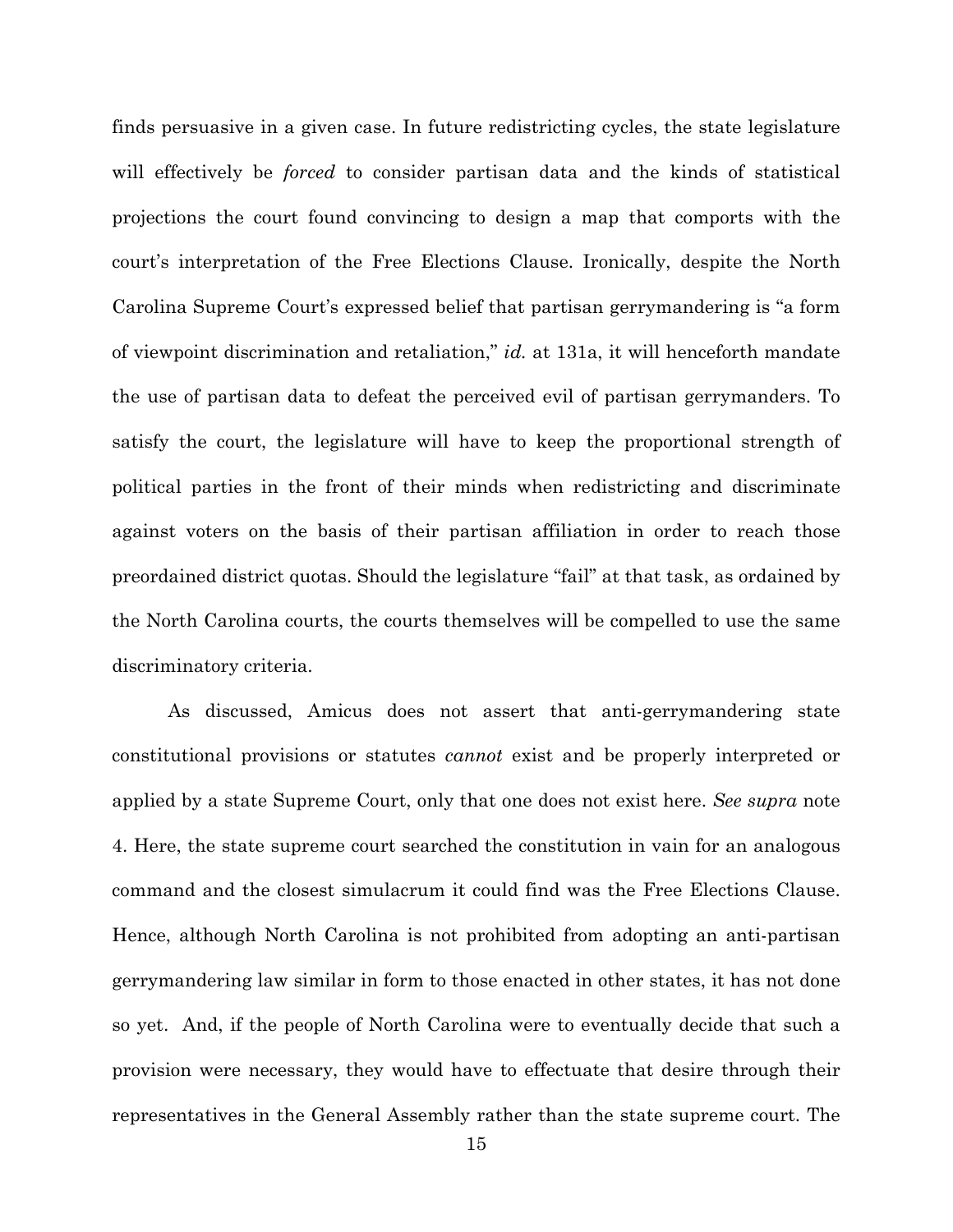North Carolina Supreme Court finds the State's existing separation of powers unsatisfactory and argues on prudential grounds that "the only way that partisan gerrymandering can be addressed is through the courts" due to state legislators being elected from districts that a majority of the court finds illegitimate. App. 35a. The court assumes for no clear reason that partisan gerrymandering is a policy problem that demands a response, that the state legislature has in the court's opinion not offered a response commensurate to the scale of the problem, and that the state judiciary is therefore required to act. There is no limiting principle to the court's logic. Under the state supreme court's expressed rationale, whenever the state legislature proves unable or unwilling to adopt the policies that the court prefers, it can simply take matters into its own hands to ensure that the "right" policy gets enacted.

State supreme courts are entrusted with the authority to interpret state constitutional provisions applicable to redistricting, but they are not entitled to operate as "backup legislatures" when a state legislature adopts a map the court does not like for reasons unenumerated in state law. The North Carolina Supreme Court does indeed have the authority to "interpret[] state constitutional provisions more expansively than their federal counterparts," *id.* at 33a-34a, but even state constitutions must be interpreted consistent with the requirements of federal law. Article I, Section IV of the federal constitution applies to *every* state, no matter whether they have an express anti-gerrymandering provision in their state constitution or a more vaguely worded "free elections clause" like North Carolina and Pennsylvania. As explained *supra*, state legislatures hold the default authority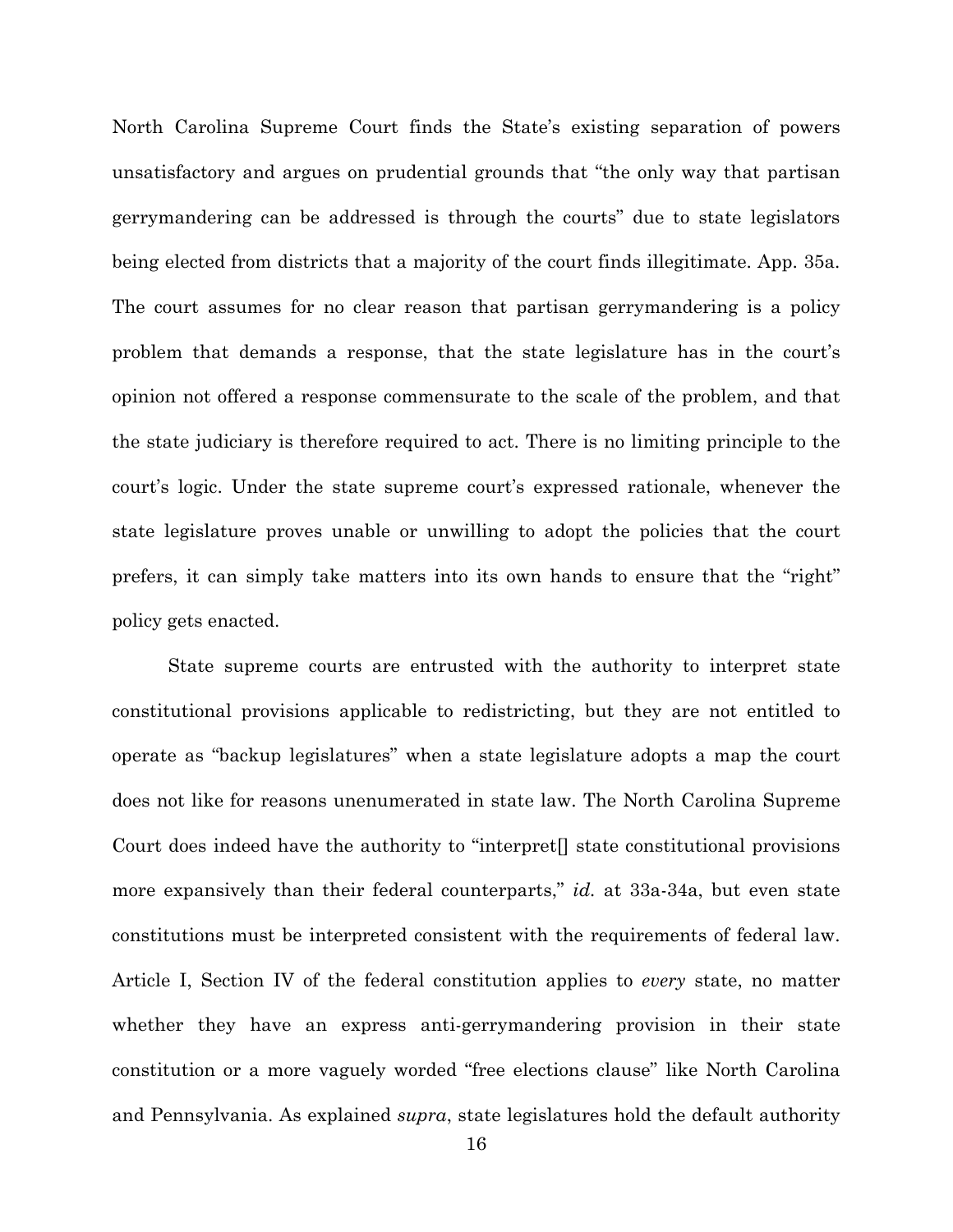over prescribing rules for holding elections within their state, subject to regulation by the United States Congress. U.S. CONST. art. I, § 4, cl. 1. The increasing trend of state supreme courts identifying heretofore unrecognized anti-gerrymandering clauses concealed within the interstices of their state constitutions endangers the redistricting authority of state legislatures and rides roughshod over the express terms of the U.S. Constitution.

It is understandable that state supreme courts do not want to "condemn complaints about districting to echo into a void," *Rucho* v. *Common Cause*, 139 S. Ct. 2482, 2507 (2019), but that is what they *must* do in the absence of a clear constitutional or statutory provision prohibiting or purporting to limit partisan gerrymandering. A state supreme court cannot manufacture anti-gerrymandering provisions that it thinks ought to exist, and a contest between the express terms of the federal constitution and a state supreme court's exegesis of the unexpressed aspirations of a state constitution is really no contest at all.

## **C. Nothing in** *Rucho v. Common Cause* **or this Court's Previous Jurisprudence Supports the North Carolina Courts' Power Grab.**

This Court in *Rucho* v. *Common Cause*, 139 S. Ct. 2482, noted that "[t]he States . . . are actively addressing [partisan gerrymandering] on a number of fronts" and then goes on to list examples in Florida, Colorado, Michigan, Missouri, Iowa, and Delaware. In fact, the majority opinion of the North Carolina Supreme Court relied upon *Rucho* and "a long line of decisions of the Supreme Court" to incorrectly disregard the North Carolina General Assembly's authority under the Elections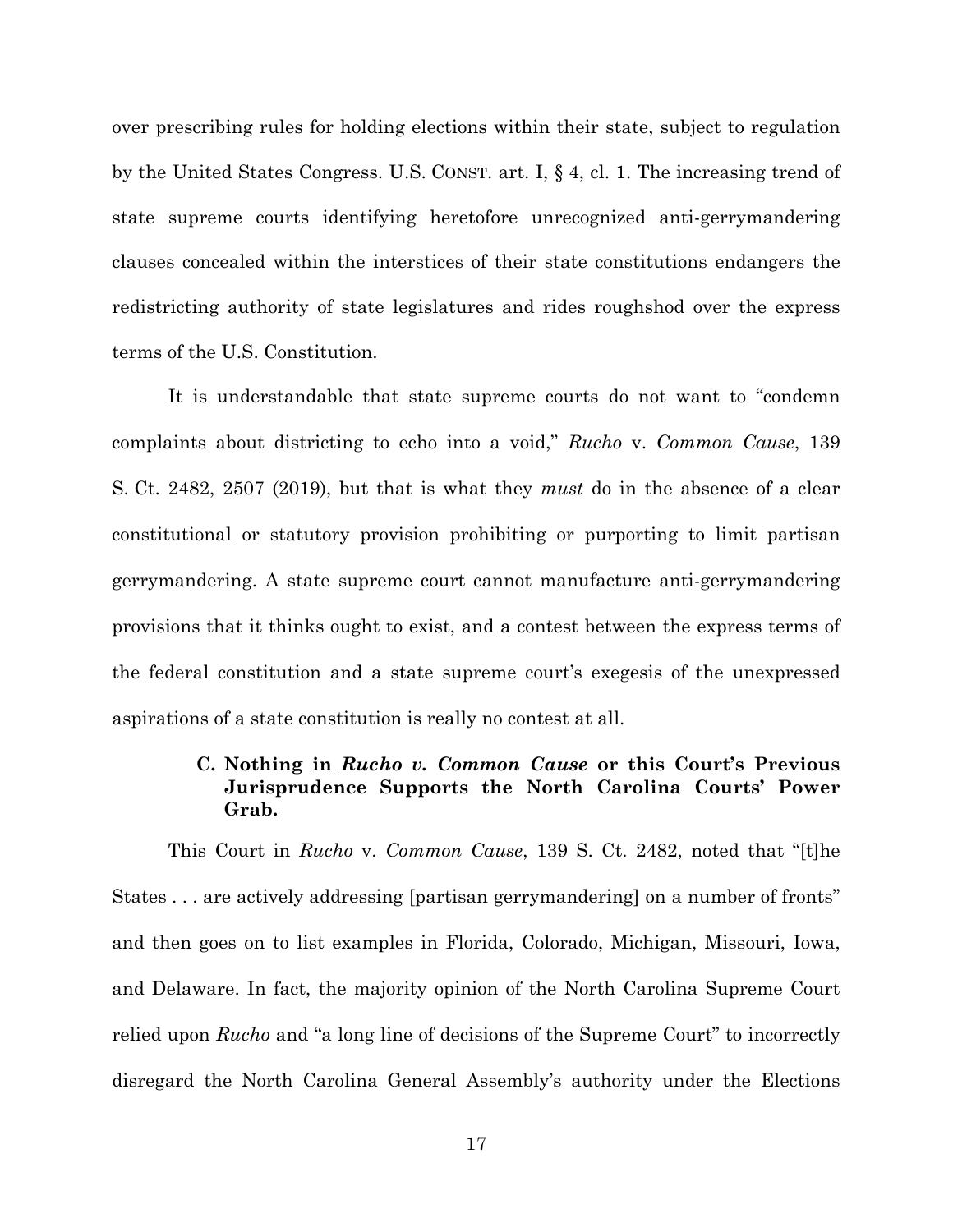Clause. App. 146a. The North Carolina Supreme Court misread and then misapplied this Court's precedents.8

First, the North Carolina Supreme Court asserted that *Rucho* supports their power grab because *Rucho* stated that "[p]rovisions in . . . *state constitutions* can provide standards and guidance for *state courts* to apply." *Id*. at 176 (quoting *Rucho*, 139 S. Ct. at 2507) (emphasis added by the North Carolina Supreme Court). This is a deliberately obtuse reading of *Rucho*. The examples this Court cites in *Rucho* are all state constitutional or statutory provisions that expressly concern redistricting. The best example is the one this Court used: Florida. Florida has a constitutional provision called the "Fair Districts Amendment."9 The Florida Constitution requires that the Florida Legislature follow several specific criteria, from the novel requirement that *no* partisan considerations are permitted to the more pedestrian requirements that districts be contiguous, compact, and so forth. FLA. CONST. art. III, § 20. The same is true for the other states referenced by this Court. *See, e.g.*, COLO. CONST. art. V, §§ 44, 46 (creating a redistricting commission); MICH. CONST., art. IV, § 6 (same); MO. CONST., art III, § 3 (creating a state demographer to draw district lines); MO. CONST. art. III, § 20 (mandating specific redistricting criteria); Iowa Code § 42.4(5) (2016) (same); Del. Code tit. xxix, §804 (2017) (same). As the

l

<sup>8</sup> It is with no small bit of irony that the North Carolina Supreme Court used a case about the non-justiciability of partisan gerrymandering claims arising from North Carolina to support their creation of a *de facto* partisan gerrymandering requirement in the North Carolina Constitution.

<sup>9</sup> Florida's Fair Districts Amendment was approved by a vote of the people. *In re Senate Joint Resolution of Legislative Apportionment 1176*, 83 So. 3d 597, 597, 597 n.1 (Fla. 2012).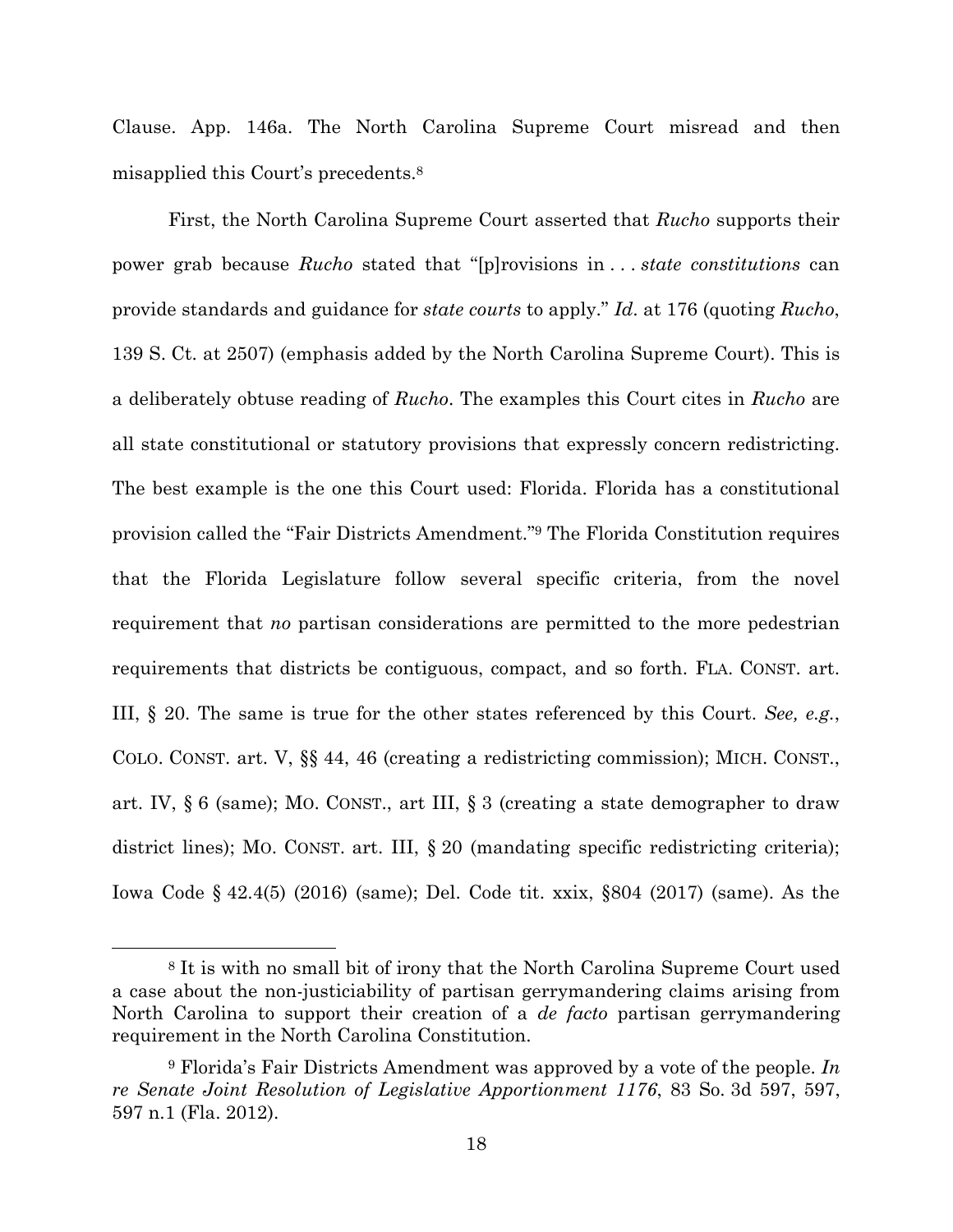*Rucho* majority explained at length, this Court was addressing "States [that] are restricting partisan considerations in districting *through legislation*." *Rucho*, 139 S. Ct. at 2507 (emphasis added). These examples are not analogous to the present case.

None of the referenced states have completely upended the constitutional order (both state and federal) by just now discovering redistricting criteria in a general constitutional provision that has existed for over 200 years. App. 210a. The reason why this Court should reject the North Carolina Supreme Court's reasoning is the same reason it rejected the *Rucho* dissent's reasoning: "there is no 'Fair Districts Amendment' to the [North Carolina] Constitution." *See Rucho*, 139 S. Ct. at 2507. *Rucho* simply does not support the proposition that a state supreme court can create for itself the power to redistrict (or set the criteria therefor) in contravention of the Elections Clause.

Second, the decisions of this Court confirm redistricting is "a matter for legislative consideration and determination." *Reynolds*, 377 U.S. at 586. Nearly every opinion from this Court reaffirms the basic tenet that those exercising the legislative function have the primary authority to redistrict. The most recent case to address this question is *Arizona Independent Redistricting Commission*. The Court in *AIRC* held that "redistricting is a legislative function, to be performed in accordance with the State's prescriptions for lawmaking." 567 U.S. at 808. The Court then concluded that a citizen referendum creating an independent redistricting commission was a constitutional use of legislative authority because it is part of Arizona's prescriptions for lawmaking. *Id*. at 813-14. While this Court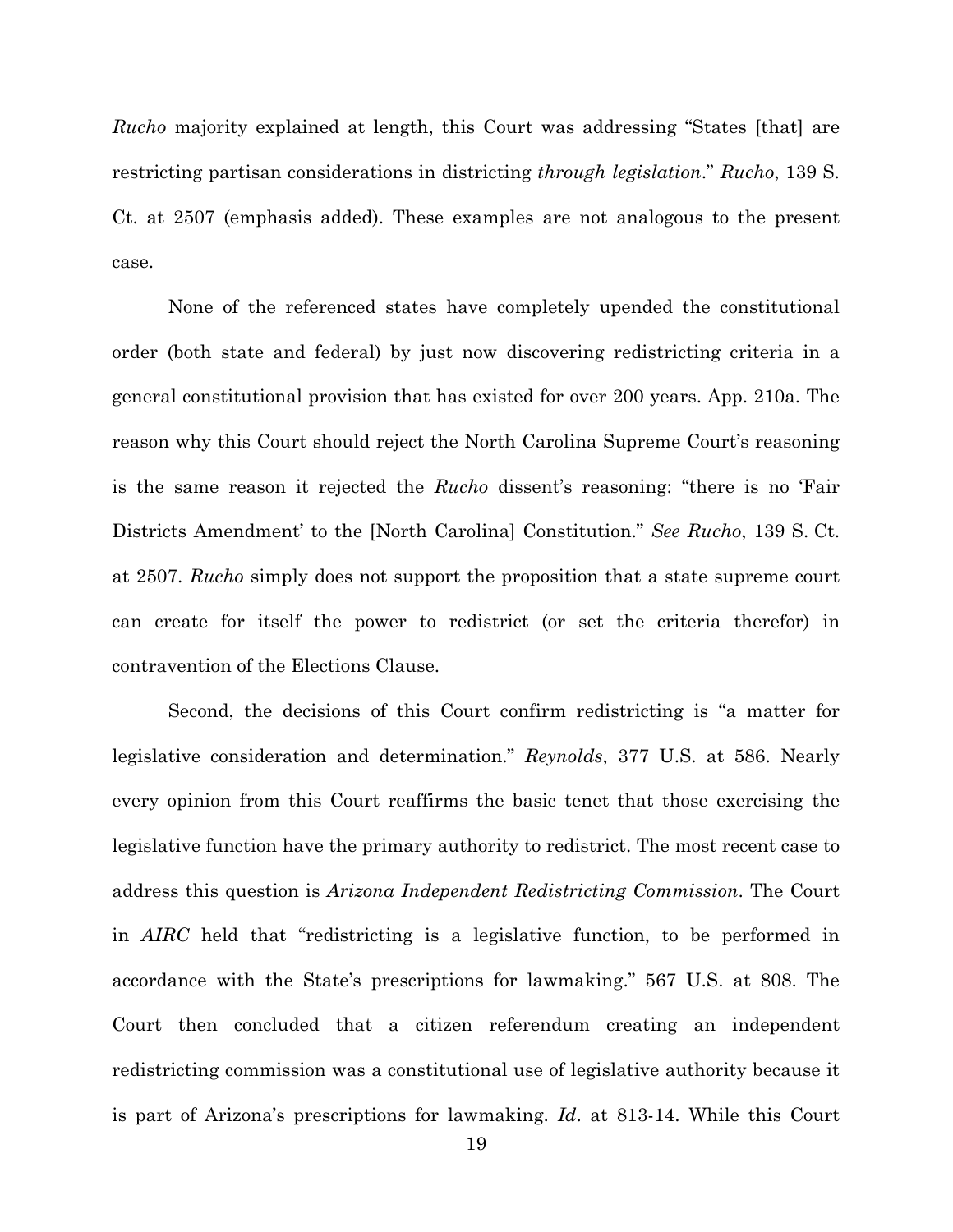acknowledged that "States retain autonomy to establish their own governmental processes," the "deference" accorded to a state is only "to state lawmaking." *Id*. at 816-17.10

The majority's statement in *AIRC* that this Court has never held "that a state legislature may prescribe regulations on the time, place, and manner of holding federal elections in defiance of provisions of the State's constitution" cannot carry the weight the North Carolina Supreme Court attempts to pile upon it. *See id*. at 817-18. To support the above statement, the Court used a single case involving a *specific* provision of the Oregon constitution setting forth the time for an election to be held and making the rather pedestrian assertion that a specific state constitutional provision prevails over a mere legislative enactment. *Id*. at 818. Again, the majority opinion in *AIRC*, over a strong dissent, is *at most* supportive of the idea that redistricting must be enacted in "accordance with a State's prescriptions for lawmaking." *Id*. at 808; *but see id.* at 824-62. For the North Carolina Supreme Court to rely upon *AIRC* in support of its position is to admit that it has engaged in lawmaking, not legal interpretation. Similarly, interpreting an over 200-year-old provision of the state constitution totaling *five* words to now say that redistricting must be done in accordance with various judicially crafted criteria is also a tacit admission of legislating. *See* N.C. CONST. art. I, § 10 ("All elections shall be free.").

l

<sup>10</sup> The *AIRC* majority devotes an entire subsection to state initiatives to curb partisan gerrymandering. *AIRC*, 567 U.S. at 822-24. It is interesting, to say the least, that the North Carolina Supreme Court used this opinion to support their own attempts at using partisanship in redistricting when the North Carolina General Assembly did not. *See* App. 146a-147a.